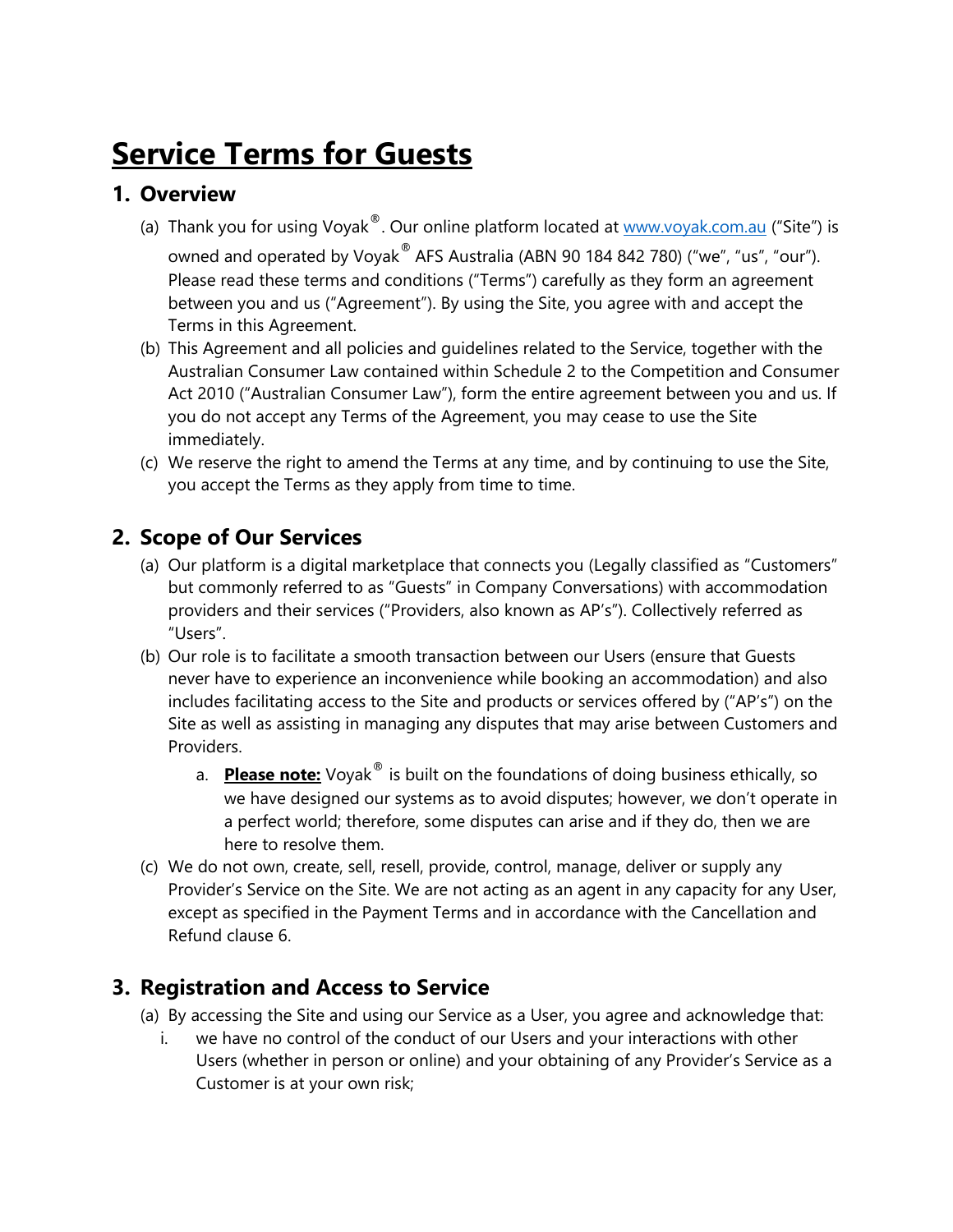- ii. we are not obliged to confirm the identity of the Site users, including our Members, but may, take steps to ensure Customer and Provider details are accurate
- iii. we do not quarantee the existence, availability, suitability, legality or safety of any Provider's Service;
- iv. you are responsible for maintaining the confidentiality of your Registration Information at all times;
- v. your access to and use of the Site is non-transferable;
- vi. we may deny anyone access to an Account, our Service or the Site at any time where you have breached any provision of this Agreement or our Privacy Policy; and
- vii. we reserve the right, but are not obliged, to monitor, review, verify, edit, modify or delete material, content, data or information created, generated or transmitted by Registered Users through the Application ("User Content") and we do not control the accuracy of User Content.
- (b) By registering for an Account, you agree that we may send you text (SMS) messages as part of the normal business operation of your use of the Service. You may opt-out of receiving SMS messages from us by contacting us and you acknowledge that opting out of receiving SMS messages may impact your use of our Service.
	- a. Account Registration is currently not available for Guests and will be rolled out as part of our Feature and Functionality Roadmap.

# **4. Use of Site**

- (a) By accessing the Site, you shall:
	- i. use the Site for lawful purposes only;
	- ii. not commit any act or engage in any practice that:
	- iii. is harmful to our systems, reputation or goodwill; or
	- iv. interferes with the integrity of the Site, including, but not limited to, by hacking, transmitting any viruses, spyware, malware or any other code of a destructive or disruptive nature;
	- v. not create Accounts with us through unauthorised means, including by using an automated device, script, bot or other similar means;
	- vi. not restrict, or attempt to restrict, another user from using the Site;
- vii. not encourage or facilitate violations of the Terms;
- viii. not distribute or send communications that contain spam, chain letters, or pyramid schemes;
- ix. not harvest or otherwise collect information about others, including Registration Information, without their consent;
- x. not bypass measures used to prevent or restrict access to our Service;
- xi. not interfere with the privacy of, harass, intimidate, act violently or inappropriate towards or be discriminatory against another Site user; and
- xii. not infringe any intellectual property rights or any other contractual or proprietary rights of another person.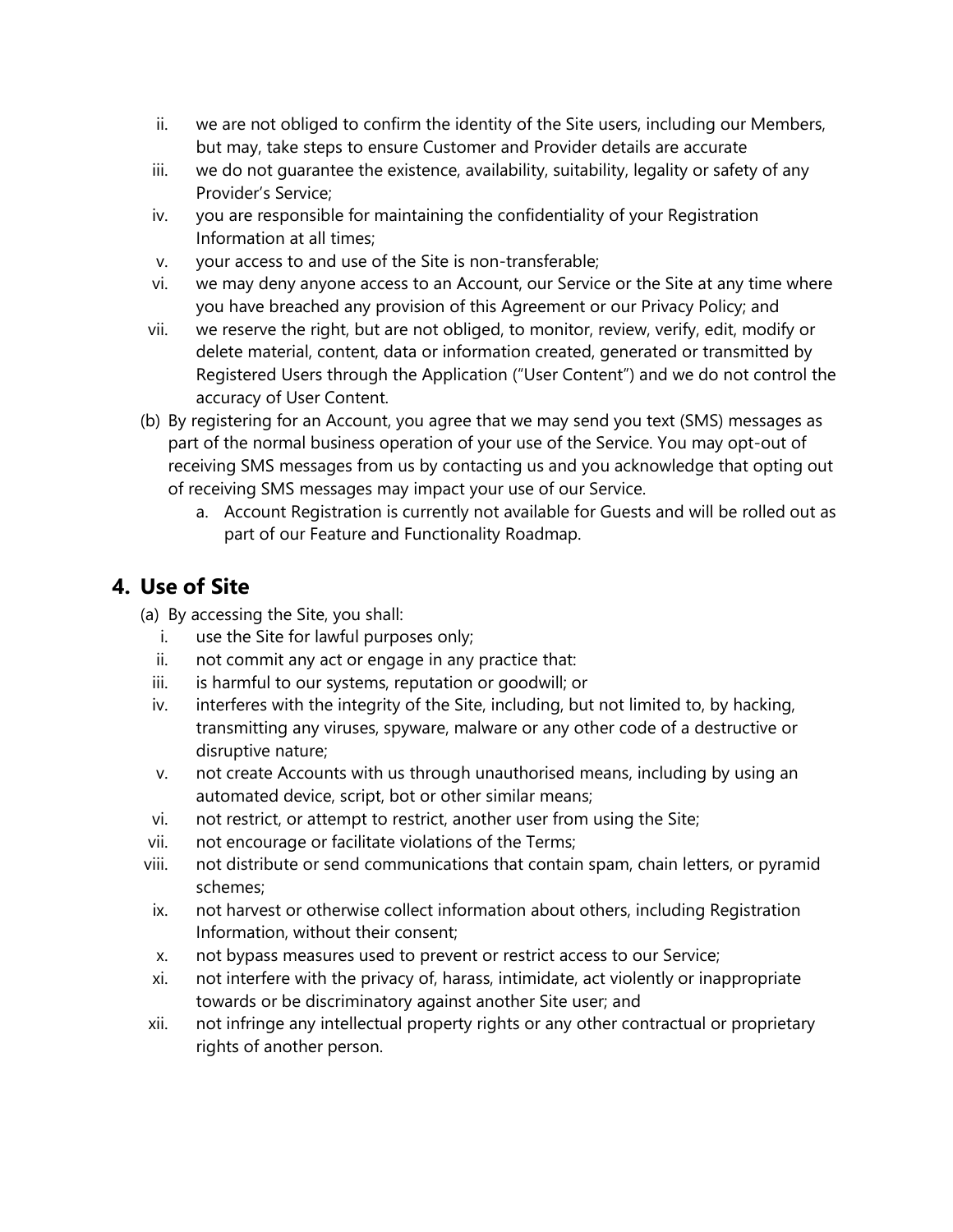## **5. User Content**

- (a) You grant us a royalty free, worldwide, perpetual, irrevocable, non-exclusive, transferable, assignable, sub-licensable license to use, reproduce, modify, copy and store your User Content for our business or commercial purposes.
- (b) The views expressed in any User Content are the views of users and not those of us unless specified otherwise. We are not responsible for and disclaim all liability in respect of any comments, views or remarks expressed in any User Content. We encourage you to report problems, offensive content, comments and malicious use of the Site to [support@voyak.com.au](mailto:support@voyak.com.au) or call us on 07 3726 5090.

# **6. Cancellations and Refunds**

- (a) All Accommodation Providers ("AP's") set their own Cancellation and Refund policies.
	- i. AP's can select from the following cancellation policies and attach their own refund percentage on a "Booking":
		- I. Free Cancellation
		- II. 24 Hours before Check-In
		- III. 48 Hours before Check-In
		- IV. 72 Hours before Check-In
	- ii. Cancellation Policies have been set by the "Platform" to ensure a Standard is maintained and disputes pertaining to cancellation and refunds is minimised.
- (b) By accepting a Provider's Service on the Site, you accept and agree to the relevant policy of that Provider and to any additional terms and conditions of the Provider's Service that may apply to you upon Check-In. Any additional terms will be mentioned in AP's listings.
- (c) The Platform manages all cancellation and refunds automatically. When you "Cancel" a "Booking", your "Refund" amount will be dependent on AP's policy and you will receive the "Refund within 7 to 14 working days to your preferred "Payment Method" (clause 14).
- (d) If the AP has set a "Free Cancellation" policy, your "Refund" amount may not be 100% due to fees charged to us in retuning your funds.
- (e) We will ensure that all Providers reasonably abide by and adhere to their cancellation and refund policies to ensure you have a smooth transaction should you "Cancel" your booking. Where there is a dispute in relation to the application of a cancellation or refund policy, we will intervene and assist in resolving any such dispute upon being notified by you in accordance with clause 14.
- (f) We may, at our discretion, implement and activate our own cancellation and refund policy and Users agree to be bound by it. In the event of any inconsistency between our policy and the providers policy, our policy will prevail.
- (g) We may, at our discretion also implement and activate an **"Extenuating Circumstances Policy"** for situations out of our control (such as a Pandemic) which will override all "Cancellation and Refund" Policies set by you. In this case, "Guests" may be eligible for a full or partial refund and all "Bookings" cancelled by us.
	- i. We may as part of this policy communicate with you in making such decisions.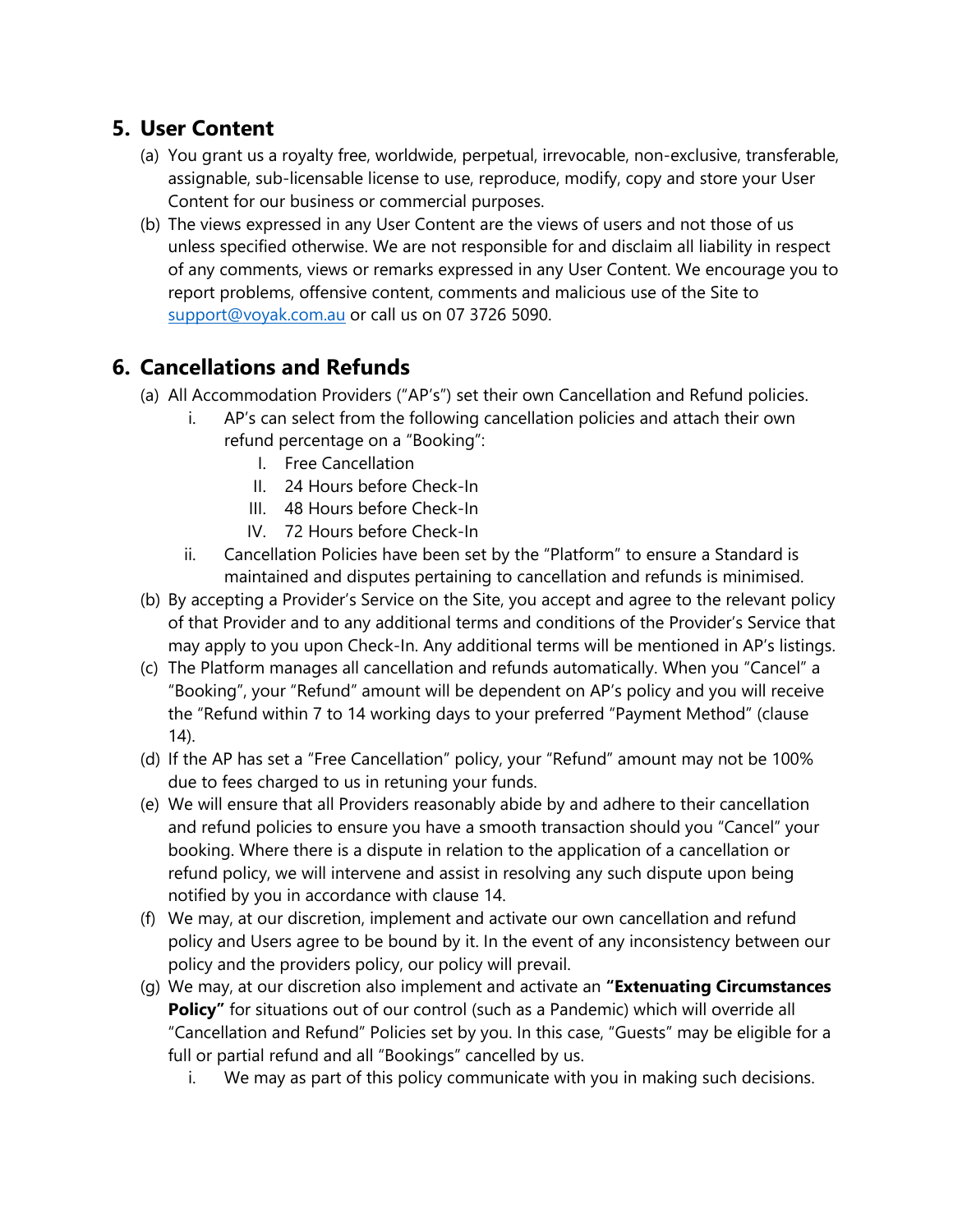## **7. Intellectual Property Rights**

- (a) In these Terms, "Intellectual Property (Rights)" means all intellectual property rights, including all copyright, patents, trademarks, design rights, trade secrets, circuit layouts, domain names, know-how and other rights of a similar nature worldwide, whether registered or not, and any applications for registration or rights to make such an application.
- (b) We own or are the licensee of all rights, title and interest (including Intellectual Property Rights) in the Site or to the material (including all text information and content, graphics, logos, type forms and software) made available to you on the Site (collectively, "Site Content"). Your use and access of the Site does not grant or transfer any rights, title or interest to you in relation to the Site Content.
- (c) You may view the Site using a web browser or mobile device, and electronically copy and print hardcopy the Site Content solely for your personal, non-commercial use.
- (d) You must not modify, copy, distribute, transmit, display, perform, reproduce, publish, license, commercially exploit, reverse engineer, create derivative works from, transfer, or sell any Site Content or any other material in whatever form contained within the Site unless expressly stated otherwise in these Terms.

# **8. Third Party Links**

(a) The Site may contain links and other pointers to Internet websites or applications operated by third parties. We do not control these linked websites and are not responsible for the contents of any linked website. Your access to any such website is entirely at your own risk. You should contact the relevant third-party directly to enquire as to the accuracy of any information found on the linked websites prior to entering into a transaction in relation to the third-party products and services.

## **9. Disclaimer**

- (a) To the fullest extent permitted by law, you agree and acknowledge that:
	- i. our Service is provided "as is" and "as available" and the entire risk arising out of your use of our Service remains solely with you;
	- ii. we do not control, endorse and are not responsible for any User Content;
	- iii. we retain complete control over the Site and may alter, amend or cease the operation of the Site in our sole discretion;
	- iv. we make no warranty or representation that any result or objective can or will be achieved or attained by accessing the Site;
	- v. we make no warranty or representation that the Site will be fit for purpose, continuous, uninterrupted, accurate, fault-free, virus-free, secure or accessible at all times; and
- vi. we may remove any content, material and/or information, including any User Content, without giving any explanation or justification for removing the material and/or information.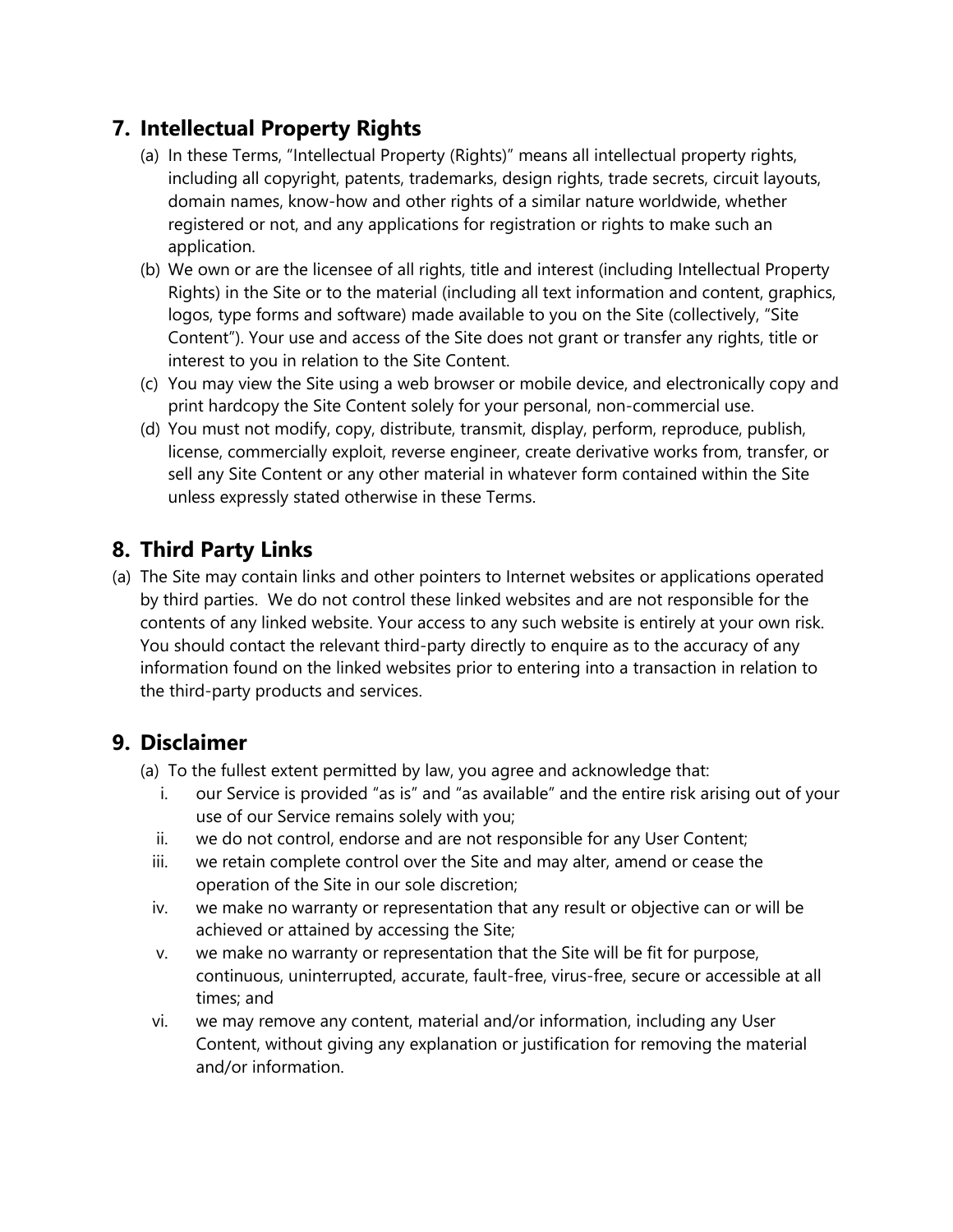## **10. Exclusion and Limitation of Liability**

- (a) To the fullest extent permitted by law, we are not liable to you or to anyone else for any direct or indirect loss or damage, including consequential loss, loss of data, reputation, goodwill and opportunity, arising out of or in connection with:
	- i. your use or inability to use the Site;
	- ii. your use of Provider Services;
	- iii. the User Content;
	- iv. any interactions between Users
	- v. the conduct of other Users
- vi. any User breaching or failing to comply with any applicable laws;
- vii. any User breaching or failing to comply with any applicable Provider terms and conditions; and
- viii. unauthorised creation, access or use of your personal information, Member Account or your User Content,

even if we have been advised of the possibility of such loss.

- (b) To the fullest extent permitted by law, we exclude all representations, warranties or terms (whether express or implied) other than those set out in these Terms.
- (c) Pursuant to s64A of Schedule 2 of the Australian Consumer Law, this clause 12(c) applies in respect of services that are not of a kind ordinarily acquired for personal, domestic or household use or consumption. Our liability for breach of a guarantee conferred by the Australian Consumer Law (other than those conferred by s51 to s53 of the Australian Consumer Law) is limited at our option to:
	- i. the re-supply of the services or products; or
	- ii. the payment of the direct cost of having the services or products resupplied.
- (d) The "Platform" carries Public Liability and Cyber Security Insurance; however, the insurance does not guarantee that you may receive any financial compensation for any direct or indirect loss through your use of the site or through the actions of any Users.

## **11. Privacy**

(a) We will collect, use and disclose any personal information you provide us when accessing using the Site in accordance with our Privacy Policy. For more information on our information collection and handling practices, please view our Privacy Policy.

# **12. Indemnity**

(a) You agree to indemnify us for all losses, damages, liabilities, claims and expenses (including reasonable legal costs) incurred by us arising out of or in connection with your use of the Site, User Content, your breach of the Terms or any rights of third parties, except to the extent we directly caused or contributed to the loss, damage, liability, claim or expense.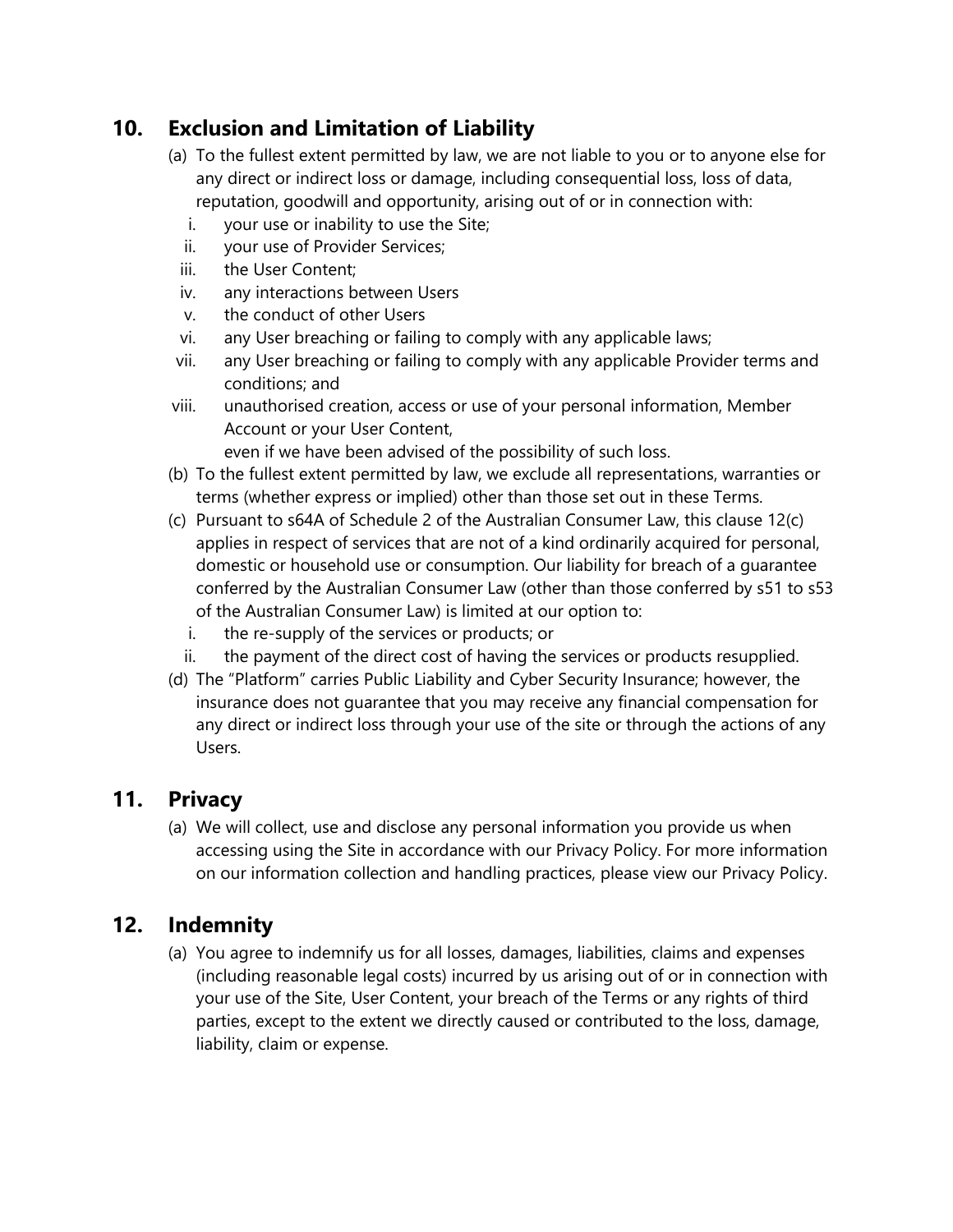(b) We reserve the right, at our own expense, to assume the exclusive control of any matter otherwise subject to indemnification by you, and in such case, you agree to cooperate with our defense of such claim.

#### **13. Termination**

- (a) We reserve the right to:
	- i. cease operating the Site, without notice and for any reason; or
	- ii. terminate our relationship with you without notice and with immediate effect if you, in any way, breach the Terms;
- (b) If one of the events described in clause 14(a) occurs, then:
	- i. you will not have any access to the Site or your Account;
	- ii. you remain obligated to complete any outstanding payment for any Fees incurred before the relevant event occurred; and
	- iii. we will not be liable for any costs, losses or damages arising as a result of terminating your access to the Site.

# <span id="page-5-0"></span>**14. Dispute Resolution**

- 14.1 Disputes between Yourself and Providers
	- (a) Most disputes arise when you have either initiated a "Cancellation and Refund Request" or found the accommodation different to the description on [www.voyak.com.au.](http://www.voyak.com.au/)
	- (b) The Platform manages all "Cancellation and Refund Requests" automatically based on the policies set by a Provider and communicates it effectively to you to fully understand the policies prior to any "Requests" and therefore eliminate disputes.
	- (c) Where a dispute has arisen between you and a Provider in relation to the application of a cancellation or refund, we will intervene and assist in resolving any such dispute upon being notified by the relevant Guest or Provider and if technology itself cannot resolve it then "Humans" will intervene and assist in resolving any such dispute upon being notified by the relevant party.
	- (d) Upon receiving notification of a dispute from you or the Provider, we will liaise with each of the parties and attempt to facilitate a resolution. Each party to the dispute must cooperate and take all reasonable steps necessary to resolve the dispute.
	- (e) We will ensure that all Providers reasonably uphold their cancellation and refund policies and we will take all reasonable steps to facilitate the resolution of any disputes that may arise between you and Providers.
	- (f) In circumstances where we reasonably believe that a dispute has not been or will not be resolved despite any intervention or facilitation by us, we may make a ruling on the dispute. That dispute will be binding on you and Provider, and by agreeing to these terms you and Provider agrees that it will accept any ruling by us as final resolution of the dispute. Any failure to comply with a ruling made by us under this clause [0](#page-5-0) will constitute a breach of these terms and is cause for termination of the Agreement.

#### 14.2 Disputes between Users and us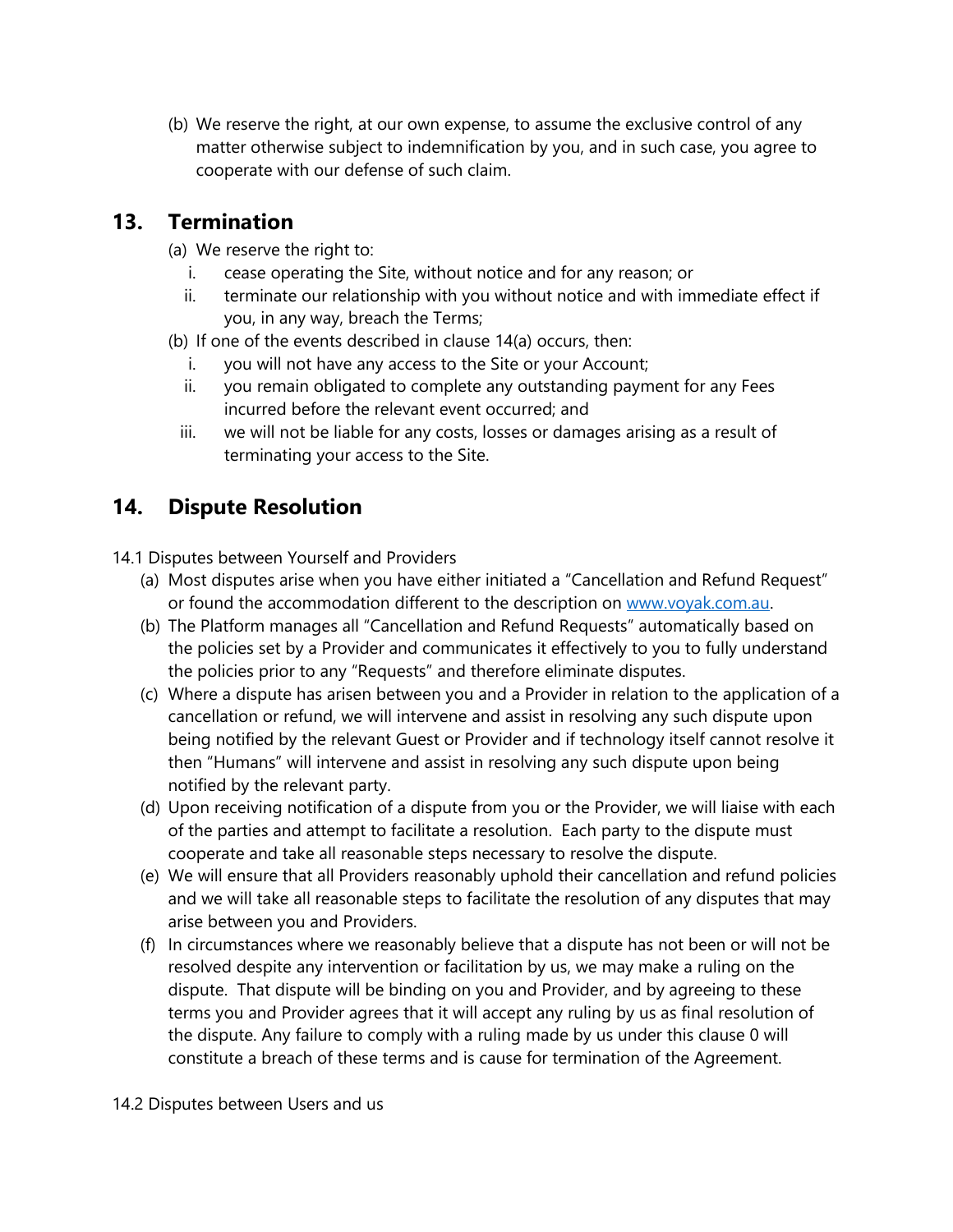- (a) If a dispute arises out of or relates to these Terms as between us and you, either party may not commence legal proceedings (except proceedings seeking interlocutory relief) in respect of a dispute arising out of these Terms ("Dispute") unless it has complied with this clause 14.2. A party claiming that a Dispute has arisen must notify the other party to the Dispute giving details of the Dispute.
- (b) During the 15-Business Day period after notice is given (or any longer period agreed in writing by the parties to the Dispute) ("Initial Period") each party to the Dispute ("Disputant") must cooperate and take all reasonable steps necessary to resolve the Dispute.
- (c) Mediation:
	- i. If the Disputants are unable to resolve the Dispute within the Initial Period, each Disputant agrees that the Dispute must be referred for mediation to a mediator agreed on by the Disputant.
	- ii. If the Disputants are unable to agree on a mediator within 7 days after the end of the Initial Period, then the parties must submit the dispute for mediation through the Law Society of Victoria and have the President of that Law Society appoint a Mediator and set the matter for mediation.
	- iii. The role of the mediator is to assist in negotiating a resolution of the Dispute. A mediator may not make a decision that is binding on a Disputant unless that Disputant has so agreed in writing.
	- iv. Each Disputant must pay its own costs of complying with this clause 16.2(c). The Disputants must pay equally the costs of any mediator engaged.
	- v. The mediation will be held in Victoria, Australia.
- (d) After the Initial Period, a Disputant that has complied with this section may terminate the dispute resolution process by giving notice to each other Disputant. A party to a Dispute will only be entitled to pursue other remedies available to it at law or otherwise, if the parties have failed to resolve the dispute within 30 Business Days after commencement of dispute resolution.
- (e) All communications concerning negotiations made by the Disputants in connection with this dispute resolution clause are confidential and to the extent possible, must be treated as "without prejudice" negotiations for the purpose of applicable law of evidence.

## **15. Payment Terms**

- 15. 1 Service fees
	- (a) In this clause, "Payment Method" means a financial instrument that you use to pay for your accommodation such as a credit card, debit card, or PayPal account. The "Payment Method" can also be added to your "Account" when the "Platform" will offer this as a feature in future.
	- (b) We charge AP's a 5% fee for processing a "Booking" in consideration for the use of our Service ("Service Fees"). All Service Fees are in Australian Dollars (AUD). Service Fees may be converted to your local currency at the time of payment. We will be entitled to add on GST for any supply in Australia.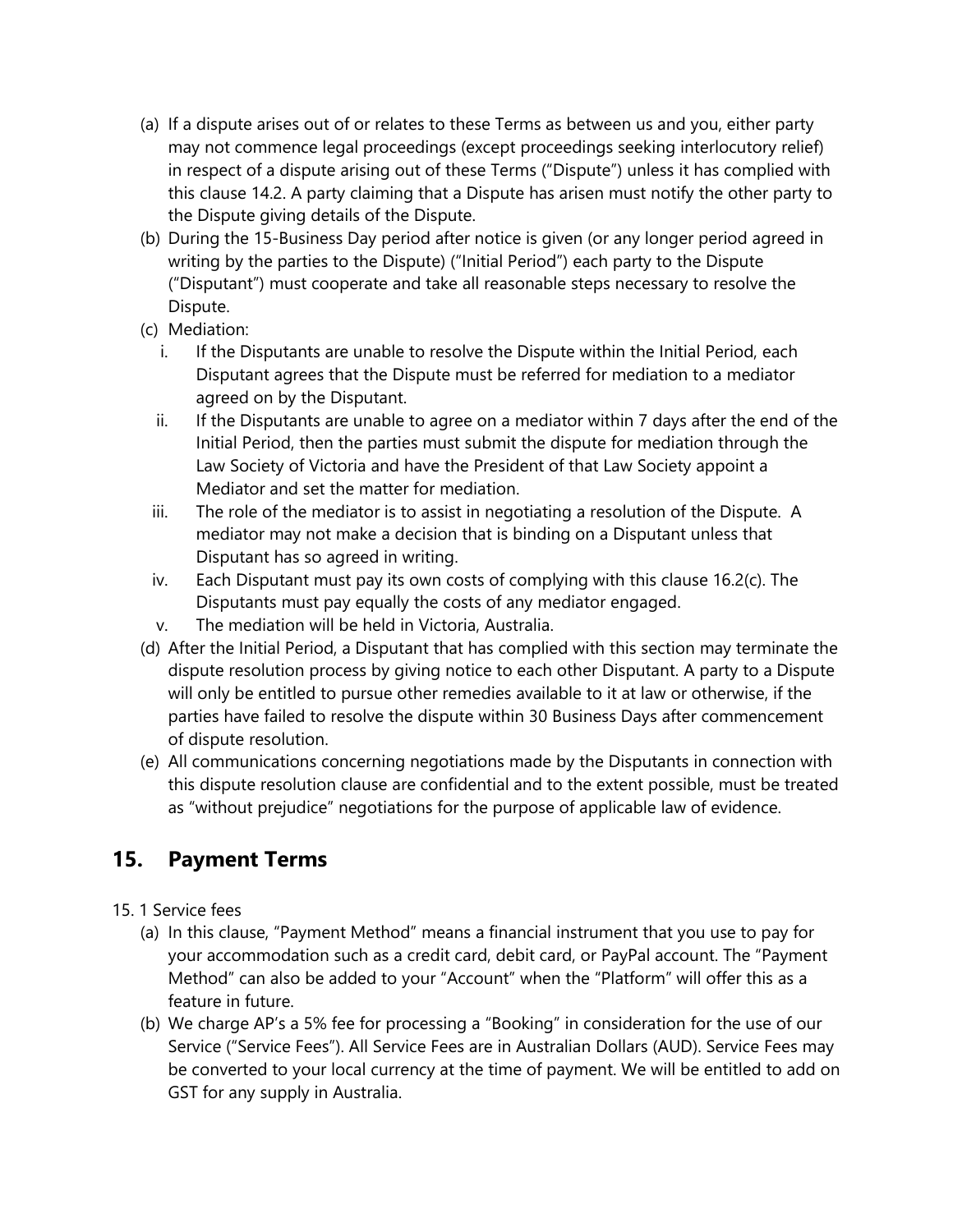(c) We reserve the right to change the "Service Fees" at any time and we will provide you with adequate notice of any fee changes before they become effective.

#### 15. 2 Provider Charges

- (a) AP's set their own "Room Rate / Night". The "Room Rate / Night" is determined solely by the Provider and we have no control over those rates, or oversee any increase or decrease in them.
- (b) Generally speaking, we will collect the total fees at the time a "Booking" is made and hold it for a period of 7 days before transmitting it to the AP. This allows us to expedite any eligible refunds to you if a "Booking" is cancelled within 7 days in accordance with the relevant Provider's Cancellation Policy.

#### 15. 3 Payment method

- (a) We use "Stripe" to process all payments. You can pay for your accommodation through a credit, debit card or other forms when made available by "Platform". Some "Stripe" terms may be applicable to you. You can read them under [Stripe Terms of Service](https://stripe.com/legal) (collectively, the "Stripe Services Agreement").
- (b) We reserve the right to delay or cancel any payment for purposes of preventing unlawful activity, fraud, risk assessment, security or investigation.
- (c) We will take steps to rectify any payment processing errors that we become aware of. These steps may include crediting or debiting (as appropriate) the same Payment Method.

#### **16. No Waiver**

(a) No waiver of rights under these Terms shall constitute a subsequent waiver of this or any other right under this agreement. Any failure on our part to enforce any right or provision of these Terms will not constitute a waiver of future enforcement of that right or provision.

## **17. Severability**

(a) If any provision of our Terms is unenforceable or invalid, it will be ineffective to the extent it is unenforceable or invalid and will not affect the enforceability or validity of the remaining provisions.

#### **18. Law and Jurisdiction**

(a) These Terms are governed by and construed in accordance with the laws of Victoria, Australia. You submit to the non-exclusive jurisdiction of the Courts of Victoria and Courts of Appeal from them for determining any dispute concerning these Terms.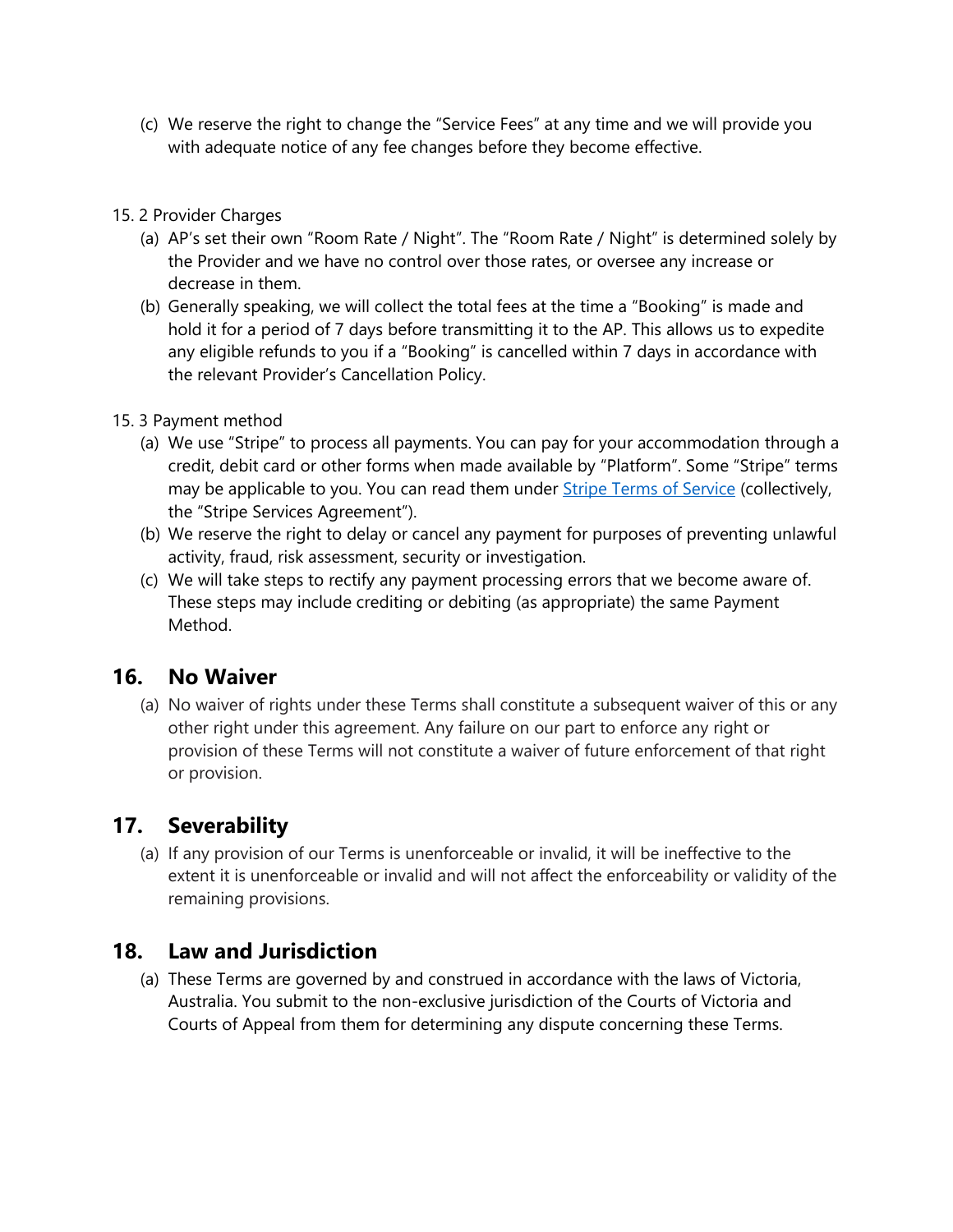# **19. Feedback and Contact Details**

Your feedback is important to us and our community. We welcome and encourage you to provide feedback, reviews, comments and suggestions for improvements to the Site and our Service ("Feedback"). You may submit Feedback by contacting us at [support@voyak.com.au](mailto:support@voyak.com.au) or phone us on 07 3726 5090

**© 2020. ALL RIGHTS RESERVED Voyak**® **AFS Australia.** Terms last updated 03-August-20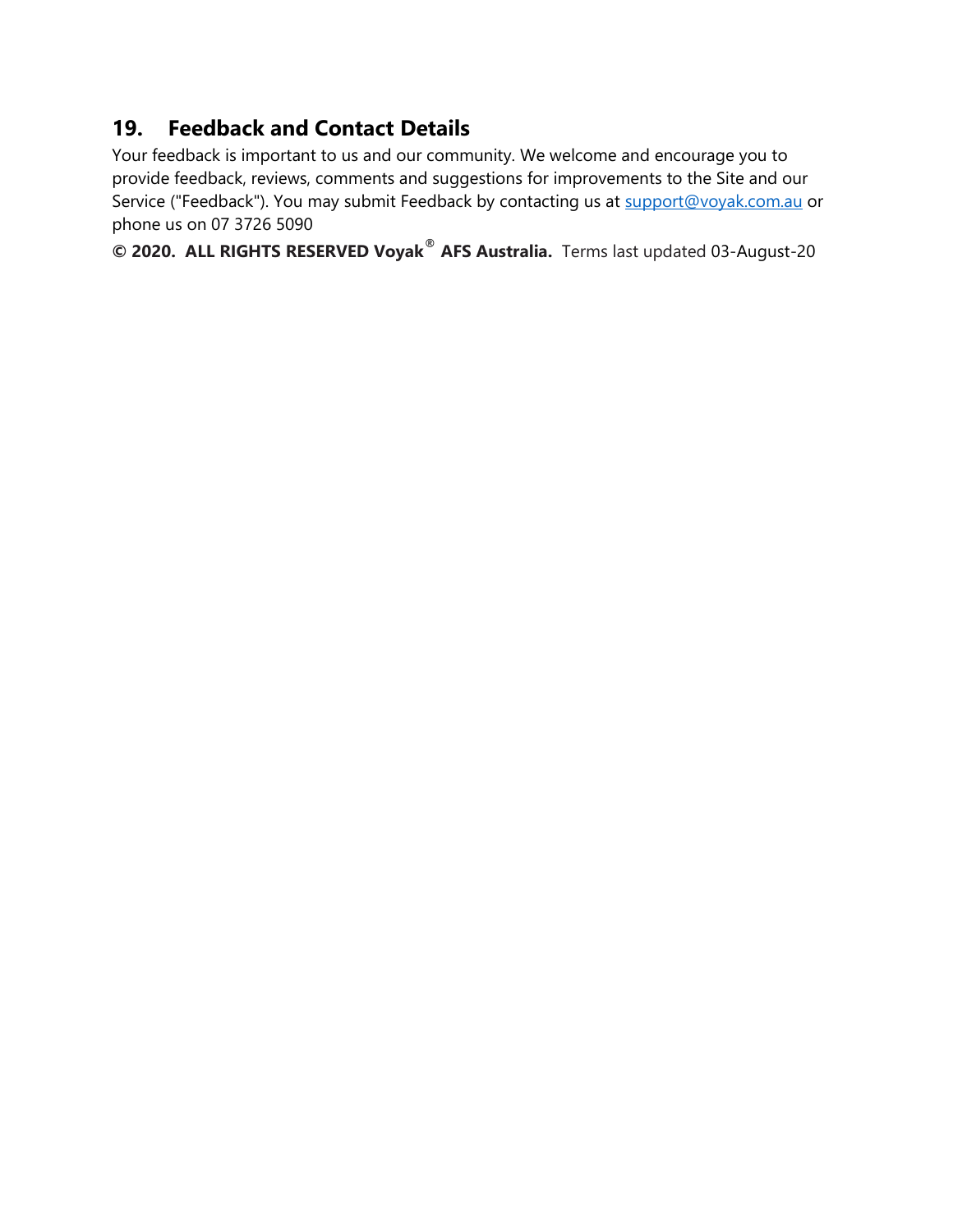# **Service Terms for Accommodation Providers**

**Note:** We know time is limited in our lives and reading T&C's is something we don't want to spend it on. However, they are important, so we have highlighted the most important sections which you should read first and then return to read them all. Sections **(1,2,6,7,15,16)** should be read thoroughly.

# **1. Overview**

- (a) Thank you for using Voyak $^{\circledast}$ . We provide a range of services, including connecting you to Guests who are seeking accommodations to stay in across Australia (collectively, "Services").
- (b) Our online platform located at [www.voyak.com.au](http://www.voyak.com.au/) ("Site") is owned and operated by Voyak® AFS (ABN 90 184 842 780) ("we", "us", "our"). Please read these terms and conditions ("Terms") carefully as they are binding between Site users and us ("Agreement"). By using the Site, you agree with and accept the Terms in this Agreement.
- (c) This Agreement and all policies and guidelines related to the Service, together with the Australian Consumer Law contained within Schedule 2 to the Competition and Consumer Act 2010 ("Australian Consumer Law"), form the entire agreement between you and us. If you do not accept any Terms of the Agreement, you cannot use the Services provided by us.
	- a. This means that you don't have to Sign a Contract to operate with us. You can operate on or leave the "Platform" anytime without any penalties.
- (d) We reserve the right to amend the Terms at any time, and by continuing to use the Site, you accept the Terms as they apply from time to time.
- (e) These "terms" exist between you and us. These "terms" are to be used for all Cancellation and Refund "Requests" for "Bookings" processed through www.voyak.com.au

## **2. Scope of Our Services**

- (a) Our platform is a digital marketplace that connects Guests seeking accommodation services ("Customers") with you (You as the Owner / Operator of an accommodation) who offer those services ("Accommodation Providers or AP's"), (collectively referred to as "Users").
- (b) We act as an intermediary between Users and our role includes facilitating access to the Site and products or services offered by AP's ("Provider's Service") on the Site as well as assisting in managing any disputes that may arise between Customers and Providers.
	- a. **Please note:** Voyak<sup>®</sup> is built on the foundations of doing business ethically, so we have designed our systems as to avoid disputes; however, we don't operate in a perfect world; therefore, some disputes can arise and if they do, then we are here to resolve them.
- (c) We do not own, create, sell, resell, provide, control, manage, deliver or supply any Provider's Service on the Site. When the customer makes a booking to use the Provider's Service on the Site ("Booking"), the customer is directly entering into a binding contract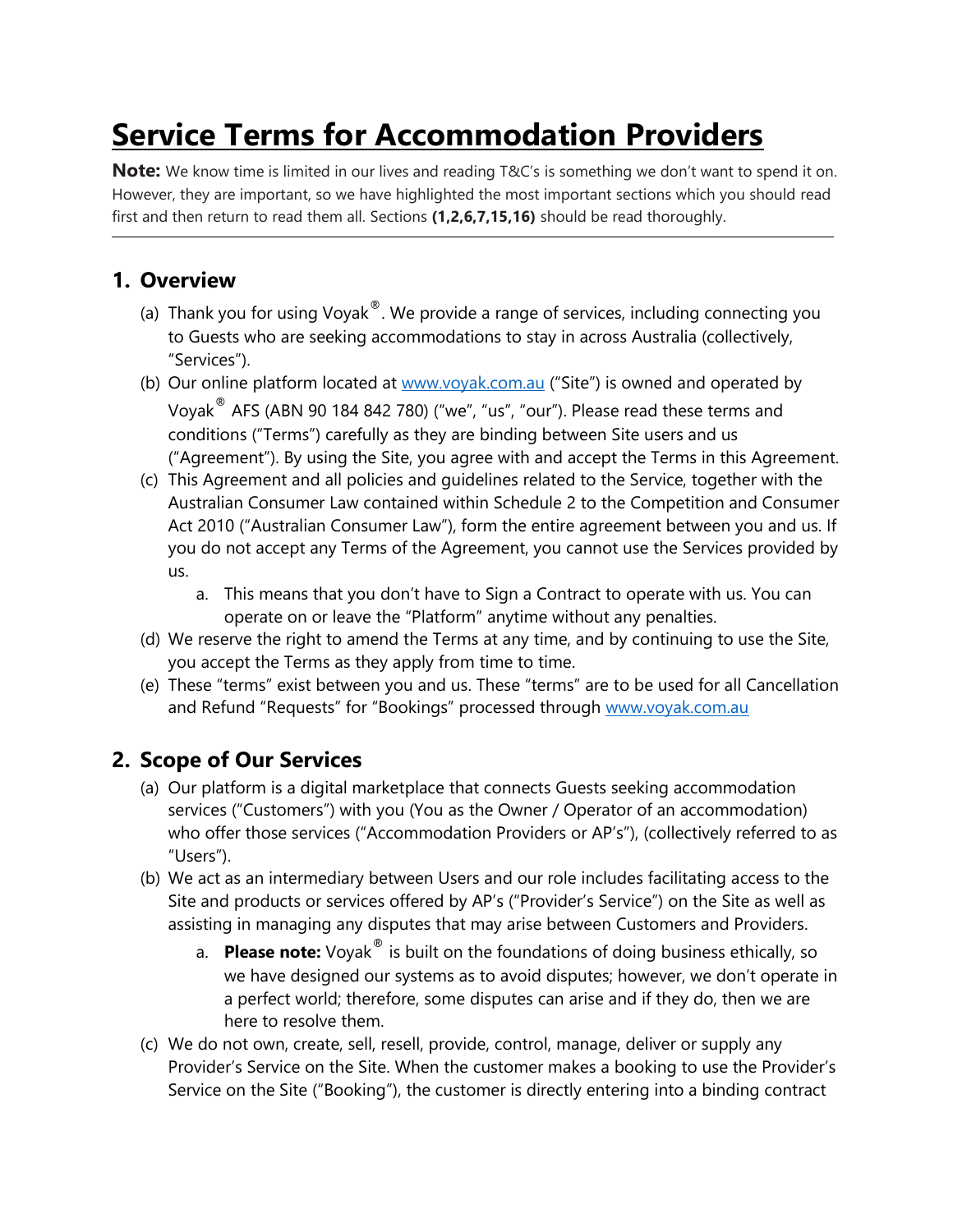with the Provider. We do not become a party to or participant in any contractual relationship between Users. We are not acting as an agent in any capacity for any User, except as specified in the Payment Terms in accordance with clause 6.

- (d) The Site includes a "Rating and Reviews" system that allows Guests to share their stay experience at your accommodation when they have used your service.
	- i. While Customer Ratings will be updated instantaneously on the site, written Reviews will be posted after 7 days. You can use the 7 days to dispute any Guest Review which does not match their stay experience. These will be available to your AP Dashboard.

## **3. Registration and Access to Service**

- (a) To obtain access to our Service, you must register for an account with us ("Account") and accept these Terms and our Privacy Policy which forms a contractual relationship between you and us.
- (b) To use our Service, you must provide us with current, complete and accurate identification, and other information (some of which is not mandatory) including, but not limited to, your name, phone number, a valid email address, and password ("Registration Information").
- (c) If your Registration Information changes, you must promptly update your Account to reflect those changes.
- (d) By accessing the Site and using our Service as a User, you agree and acknowledge that:
	- i. we have no control of the conduct of our Users and your interactions with other Users (whether in person or online).
	- ii. we are not obliged to confirm the identity of the Site users, including our Members, but may, at our discretion, take reasonable steps to ensure Customer details are accurate
	- iii. you are responsible for maintaining the confidentiality of your Registration Information at all times;
	- iv. your access to and use of the Site is non-transferable;
	- v. we may deny anyone access to an Account, our Service or the Site at any time where you have breached any provision of this Agreement or our Privacy Policy; and
- vi. we reserve the right, but are not obliged, to monitor, review, verify, edit, modify or delete material, content, data or information created, generated or transmitted by Registered Users through the Application ("User Content") and we do not control the accuracy of User Content.
- (e) By registering for an Account, you agree that we may send you text (SMS) messages as part of the normal business operation of your use of the Service. You may opt-out of receiving SMS messages from us by contacting us and you acknowledge that opting out of receiving SMS messages may impact your use of our Service.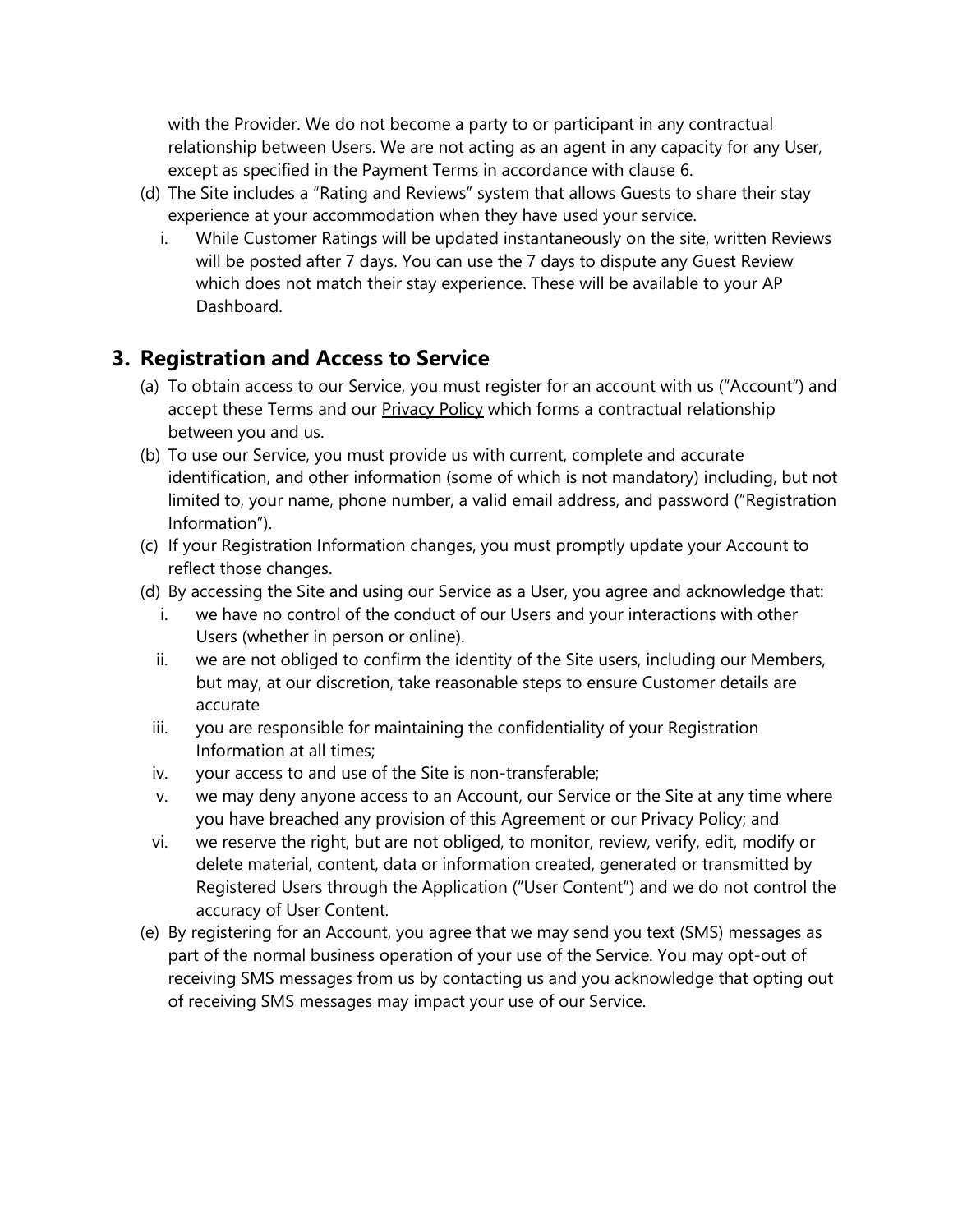## **4. Use of Site**

- (a) By accessing the Site, you shall:
	- i. use the Site for lawful purposes only;
	- ii. not commit any act or engage in any practice that:
		- I. is harmful to our systems, reputation or goodwill; or
		- II. interferes with the integrity of the Site, including, but not limited to, by hacking, transmitting any viruses, spyware, malware or any other code of a destructive or disruptive nature;
	- iii. not create Accounts with us through unauthorised means, including by using an automated device, script, bot or other similar means;
	- iv. not restrict, or attempt to restrict, another user from using the Site;
	- v. not encourage or facilitate violations of the Terms;
	- vi. not distribute or send communications that contain spam, chain letters, or pyramid schemes;
- vii. not harvest or otherwise collect information about others, including Registration Information, without their consent;
- viii. not bypass measures used to prevent or restrict access to our Service;
- ix. not interfere with the privacy of, harass, intimidate, act violently or inappropriate towards or be discriminatory against another Site user; and
- x. not infringe any intellectual property rights or any other contractual or proprietary rights of another person.

## **5. User Content**

- (a) You are solely responsible for User Content that you:
	- i. post, publish or otherwise transmit through the Site; and
	- ii. obtain through accessing or using the Site.
- (b) You grant us a royalty free, worldwide, perpetual, irrevocable, non-exclusive, transferable, assignable, sub-licensable license to use, reproduce, modify, copy and store your User Content for our business or commercial purposes.
- (c) The views expressed in any User Content are the views of users and not those of us unless specified otherwise. We are not responsible for and disclaim all liability in respect of any comments, views or remarks expressed in any User Content. We encourage you to report problems, offensive content, comments and malicious use of the Site to [support@voyak.com.au](mailto:support@voyak.com.au) or call us on 07 3726 5090.

# **6. Payment Terms**

- 6.1 Provider fees
	- (a) [www.voyak.com.au](http://www.voyak.com.au/) is a Low Cost Platform which allows you to retain more of your Room Rate. You are in total control of your pricing.
	- (b) The "Platform" does not have Rate Parity Clauses.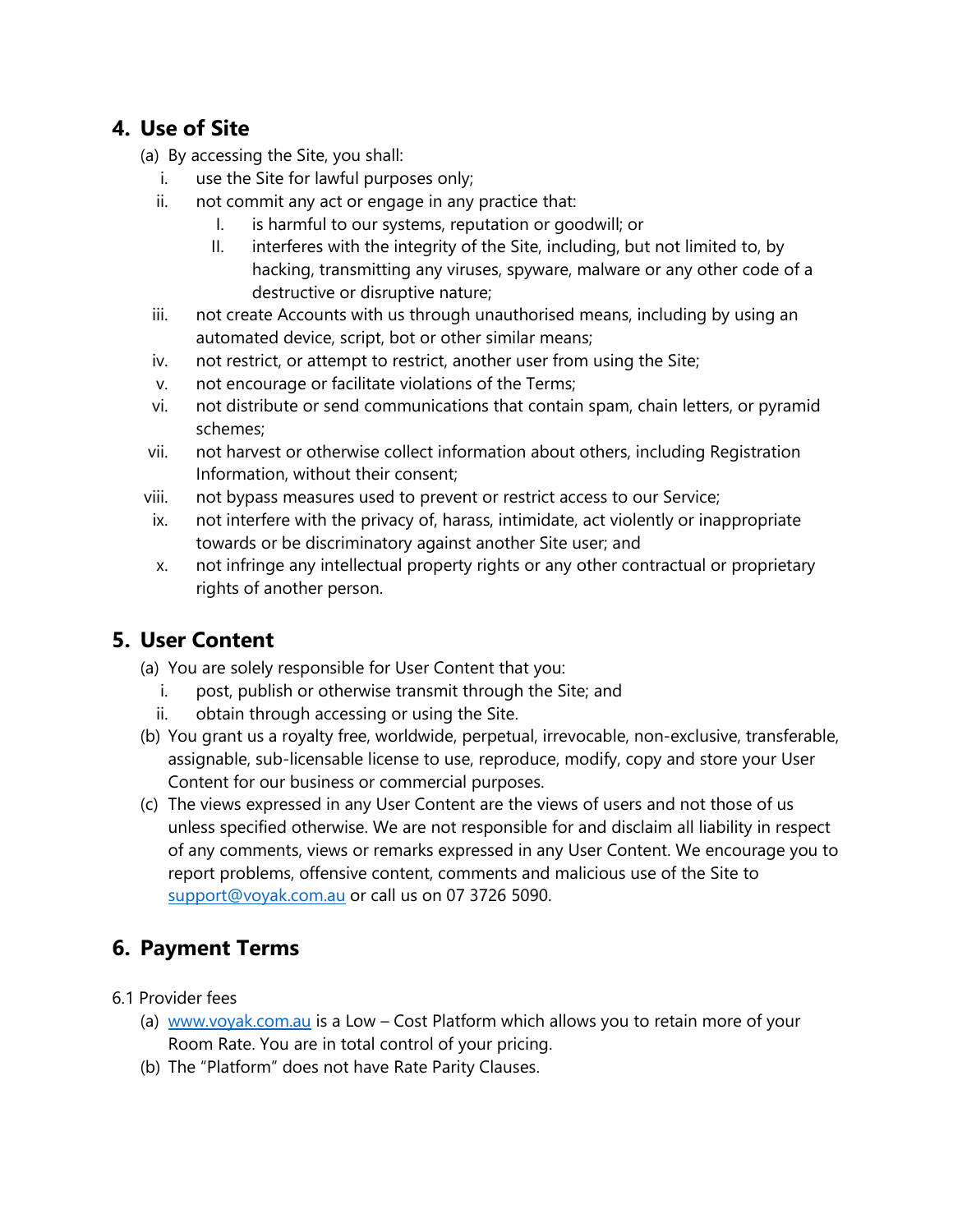(c) You set your own "Room Rate / Night. We have no control over those rates or oversee any increase or decrease in them; however, may provide "**Price Suggestion Systems**" to optimise your "Room Rate / Night" to maxmise your earnings depending upon season and availability.

#### **(d) Summary of Fees and Charges:**

**Service Fee =** 5% (On every booking processed, deducted automatically, Non-Refundable)

**Payment Processor Fee = \$2.00/Month (Charged automatically)** 

**Other Charges =** Credit Card, GST, Transaction Fees (These are added on top of your Room Rate paid by the Guest)

**Payout Fee =** \$0.25 for every payout + 0.25% transaction fee

**(e) Payout Example:**

*Total Charge to Guest = Room Rate + (Other Charges) Payout = Total Charge to Guest – Service Fee (5%)*

- (f) We will collect the total fees from the Guest at the time a "Booking" is processed and hold it for a period of 7 days before transmitting it to your nominated bank account. This allows us to expedite any eligible refunds to the Guest where a Booking is cancelled within 7 days in accordance with the relevant "Cancellation Policy" you have set.
- (g) We can customize the payout schedule to your requirements; however, you will be charged \$0.25 and 0.25% transaction fee for every payout to your nominated bank account.

6.2 Payment method

- (a) Guests will pay for the fees payable under these Terms using payment processing services provided by Stripe and are subject to the [Stripe Connected Account Agreement,](https://stripe.com/connect-account/legal) which includes the **[Stripe Terms of Service](https://stripe.com/legal)** (collectively, the "Stripe Services Agreement").
- (b) By agreeing to these Terms or continuing to operate as an account holder on [www.voyak.com.au,](http://www.voyak.com.au/) you agree to be bound by the Stripe Services Agreement and the same may be modified by Stripe from time to time.
- (c) We reserve the right to delay or cancel any payment for purposes of preventing unlawful activity, fraud, risk assessment, security or investigation.
- (d) We will take steps to rectify any payment processing errors that we become aware of. These steps may include crediting or debiting (as appropriate) the same Payment Method used for the original payment by you, so that you end up receiving or paying the correct amount.

# **7. Cancellations and Refund Policies**

- (a) You set your own "Cancellation and Refund" policies.
	- i. You can select from the following cancellation policies and attach your own refund percentage on a "Booking":
		- I. Free Cancellation
		- II. 24 Hours before Check-In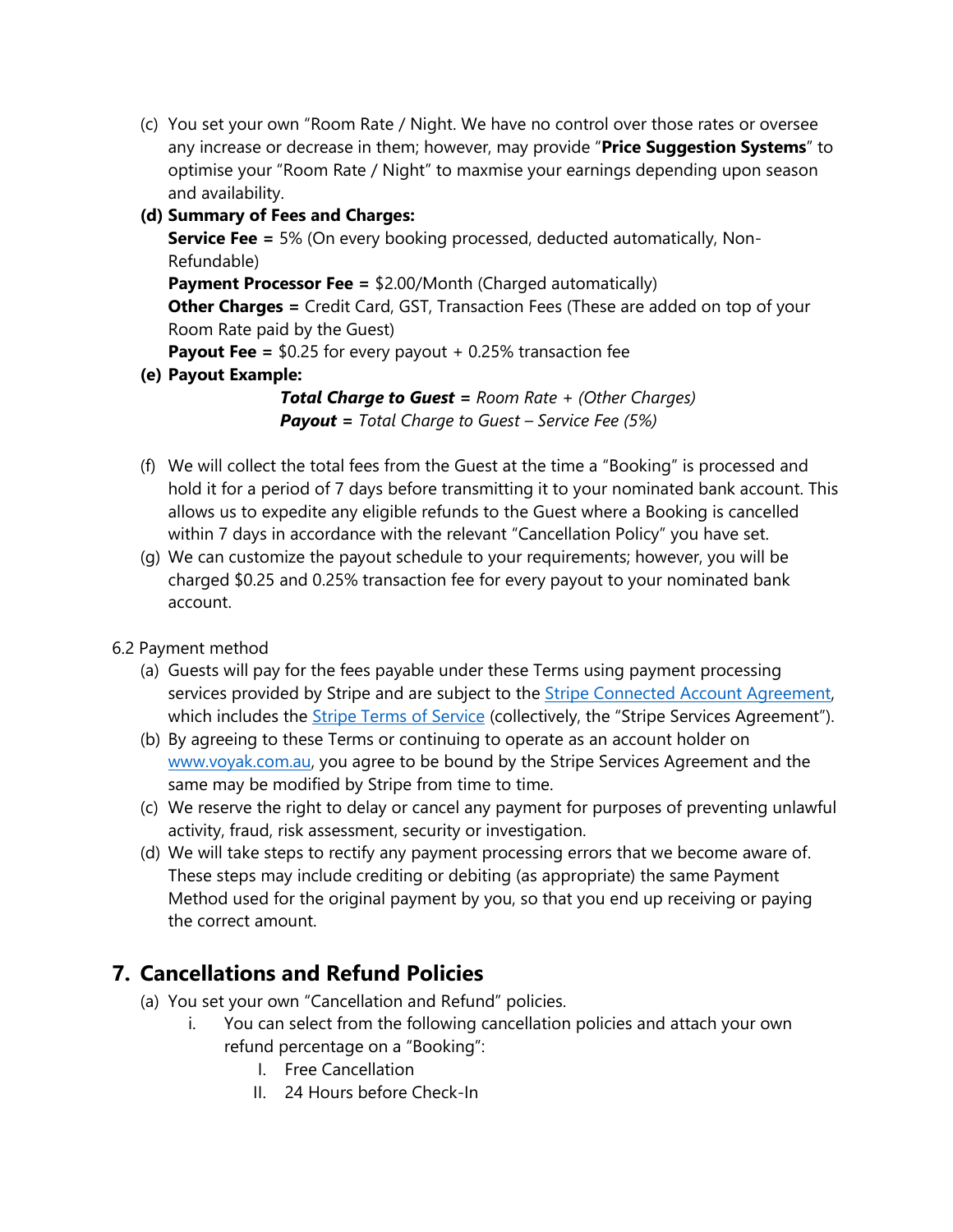- III. 48 Hours before Check-In
- IV. 72 Hours before Check-In
- ii. The above options have been set by the "Platform" to ensure a Standard is maintained and disputes pertaining to cancellation and refunds is minimised.
- (b) Where a "Guest" has proceeded to "Cancel' their "Booking", the Platform will automatically move funds between your Stripe account and the Platform. The Refund amount will be based on your refund policy and the relevant "Guest" will receive the refund within 7 to 14 working days.
- (c) You must always abide by and adhere to your cancellation and refund policies to minimise disputes.
- (d) We may, at our discretion, implement and activate our own cancellation and refund policy and Users agree to be bound by it. In the event of any inconsistency between our policy and the providers policy, our policy will prevail.
- (e) We may, at our discretion also implement and activate an **"Extenuating Circumstances**  Policy" for situations out of our control (such as a Pandemic) which will override all "Cancellation and Refund" Policies set by you. In this case, "Guests" may be eligible for a full or partial refund and all "Bookings" will be cancelled by us to ensure the health, safety and wellbeing of our "Users" is maintained.
	- i. We may as a part of this policy communicate with you for consultation or inform you of such decisions before any public announcement.

# **8. Intellectual Property Rights**

- (a) In these Terms, "Intellectual Property (Rights)" means all intellectual property rights, including all copyright, patents, trademarks, design rights, trade secrets, circuit layouts, domain names, know-how and other rights of a similar nature worldwide, whether registered or not, and any applications for registration or rights to make such an application.
- (b) We own or are the licensee of all rights, title and interest (including Intellectual Property Rights) in the Site or to the material (including all text information and content, graphics, logos, type forms and software) made available to you on the Site (collectively, "Site Content"). Your use and access of the Site does not grant or transfer any rights, title or interest to you in relation to the Site Content.
- (c) You may view the Site using a web browser or mobile device, and electronically copy and print hardcopy the Site Content solely for your personal, non-commercial use.
- (d) You must not modify, copy, distribute, transmit, display, perform, reproduce, publish, license, commercially exploit, reverse engineer, create derivative works from, transfer, or sell any Site Content or any other material in whatever form contained within the Site unless expressly stated otherwise in these Terms.

#### **9. Third Party Links**

(a) The Site may contain links and other pointers to Internet websites or applications operated by third parties. We do not control these linked websites and are not responsible for the contents of any linked website. Your access to any such website is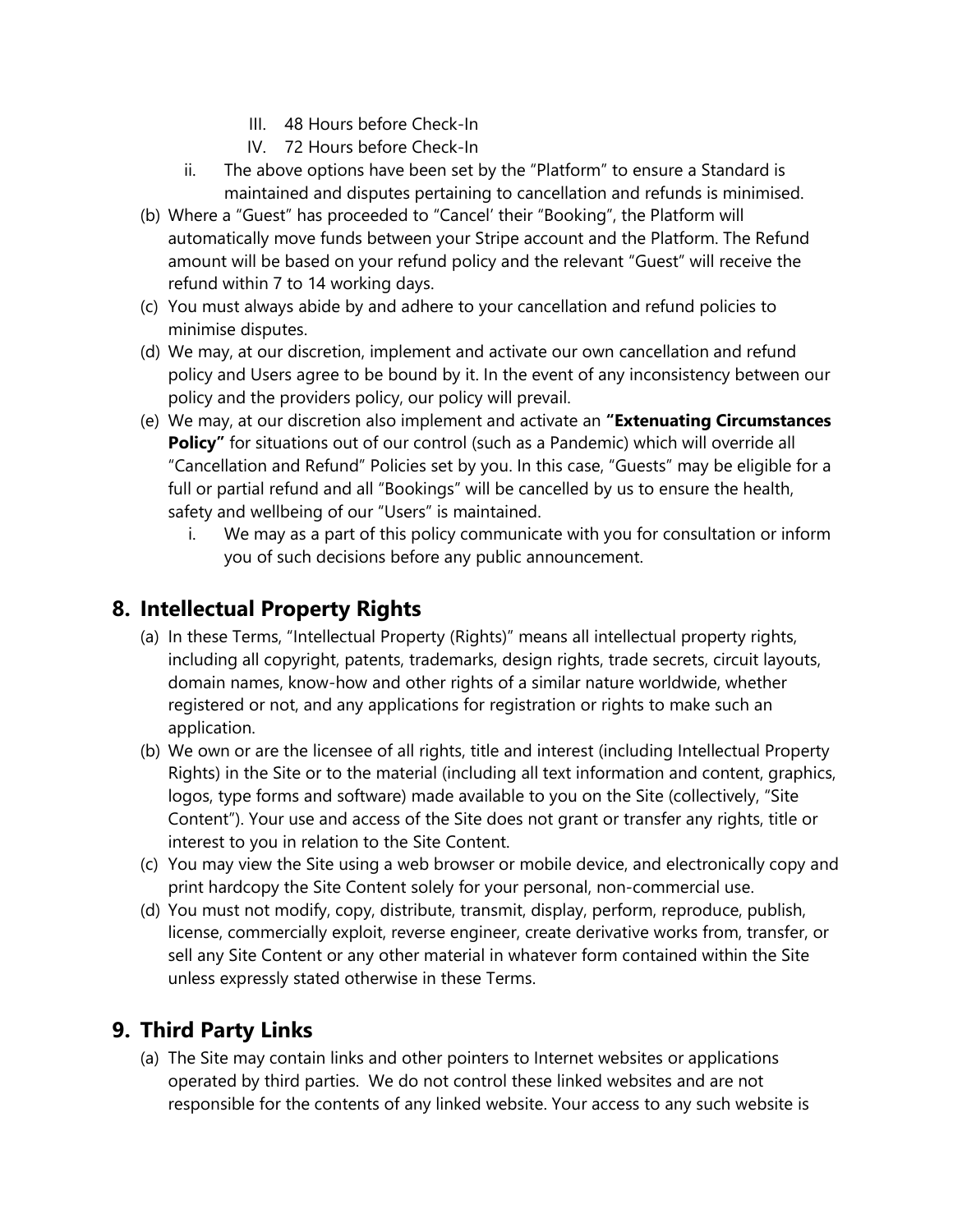entirely at your own risk. You should contact the relevant third-party directly to enquire as to the accuracy of any information found on the linked websites prior to entering into a transaction in relation to the third-party products and services.

## **10. Disclaimer**

To the fullest extent permitted by law, you agree and acknowledge that:

- (a) our Service is provided "as is" and "as available" and the entire risk arising out of your use of our Service remains solely with you;
- (b) we do not control, endorse and are not responsible for any User Content;
- (c) we retain complete control over the Site and may alter, amend or cease the operation of the Site in our sole discretion;
- (d) we make no warranty or representation that any result or objective can or will be achieved or attained by accessing the Site;
- (e) we make no warranty or representation that the Site will be fit for purpose, continuous, uninterrupted, accurate, fault-free, virus-free, secure or accessible at all times; and
- (f) we may remove any content, material and/or information, including any User Content, without giving any explanation or justification for removing the material and/or information.

# **11. Exclusion and Limitation of Liability**

- (a) To the fullest extent permitted by law, we are not liable to you or to anyone else for any direct or indirect loss or damage, including consequential loss, loss of data, reputation, goodwill and opportunity, arising out of or in connection with:
	- i. your use or inability to use the Site;
	- ii. the User Content;
	- iii. any interactions between Users;
	- iv. the conduct of other Users;
	- v. any Customer breaching or failing to comply with any applicable laws;
	- vi. any Customer breaching or failing to comply with any applicable terms and conditions you have at your accommodation; and
- vii. unauthorised creation, access or use of your personal information, Customer Account or your User Content,
- viii. even if we have been advised of the possibility of such loss.
- (b) To the fullest extent permitted by law, we exclude all representations, warranties or terms (whether express or implied) other than those set out in these Terms.
- (c) Pursuant to s64A of Schedule 2 of the Australian Consumer Law, this clause 12(c) applies in respect of services that are not of a kind ordinarily acquired for personal, domestic or household use or consumption. Our liability for breach of a guarantee conferred by the Australian Consumer Law (other than those conferred by s51 to s53 of the Australian Consumer Law) is limited at our option to:
	- i. the re-supply of the services or products; or
	- ii. the payment of the direct cost of having the services or products resupplied.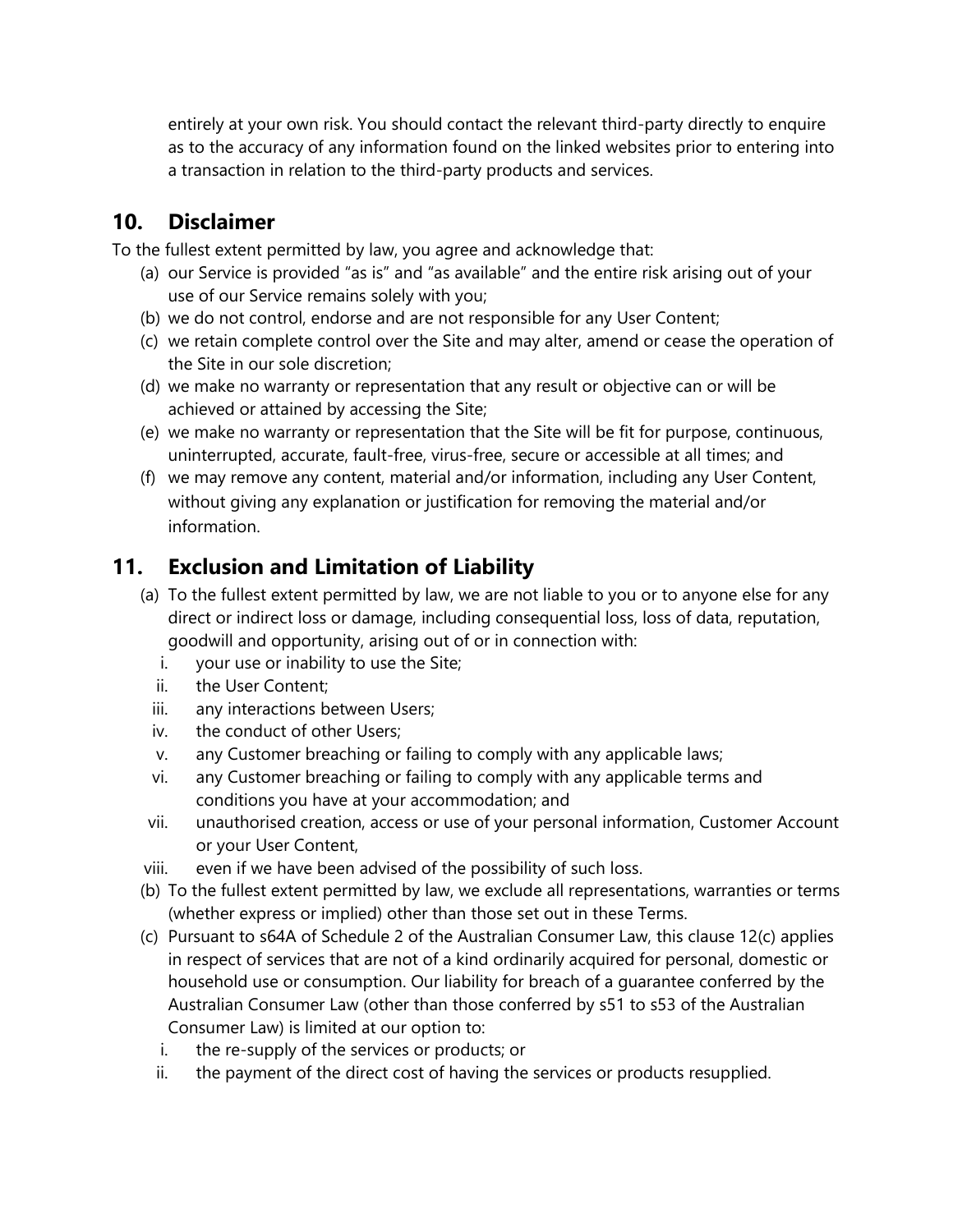(d) The "Platform" carries Public Liability and Cyber Security Insurance; however, the insurance does not guarantee that you may receive any financial compensation for any direct or indirect loss through your use of the Site or through the actions of any "Guests".

#### **12. Privacy**

(a) We will collect, use and disclose any personal information you provide us when accessing using the Site in accordance with our Privacy Policy. For more information on our information collection and handling practices, please view our Privacy Policy.

# **13. Indemnity**

- (a) You agree to indemnify us for all losses, damages, liabilities, claims and expenses (including reasonable legal costs) incurred by us arising out of or in connection with your use of the Site, User Content, your breach of the Terms or any rights of third parties, except to the extent we directly caused or contributed to the loss, damage, liability, claim or expense.
- (b) We reserve the right, at our own expense, to assume the exclusive control of any matter otherwise subject to indemnification by you, and in such case, you agree to cooperate with our defense of such claim.

#### **14. Termination**

- (a) We reserve the right to:
	- i. cease operating the Site, without notice and for any reason; or
	- ii. terminate our relationship with you with or without notice and with immediate effect if you, in any way, breach the Terms;
- (b) If one of the events described in clause 14(a) occurs, then:
	- i. you will not have any access to the Site or your Account;
	- ii. you remain obligated to complete any outstanding payment; and
	- iii. we will not be liable for any costs, losses or damages arising as a result of terminating your access to the Site.

# **15. Dispute Resolution**

15.1 Disputes between Guests and Yourself

- (a) Most disputes arise when a Guest has either initiated a "Cancellation and Refund Request" or has found the accommodation different to the description on [www.voyak.com.au.](http://www.voyak.com.au/)
- (b) The Platform manages all "Cancellation and Refund Requests" automatically based on your policies and communicates it effectively to Guests so that they fully understand the policies prior to any "Requests" and therefore eliminates disputes.
- (c) If a dispute has arisen between a Guest and yourself in relation to the application of a cancellation or refund and technology itself cannot resolve it then "Humans" will intervene and assist in resolving any such dispute upon being notified by the relevant party.
- (d) Upon receiving notification of a dispute from the relevant party, we will liaise with each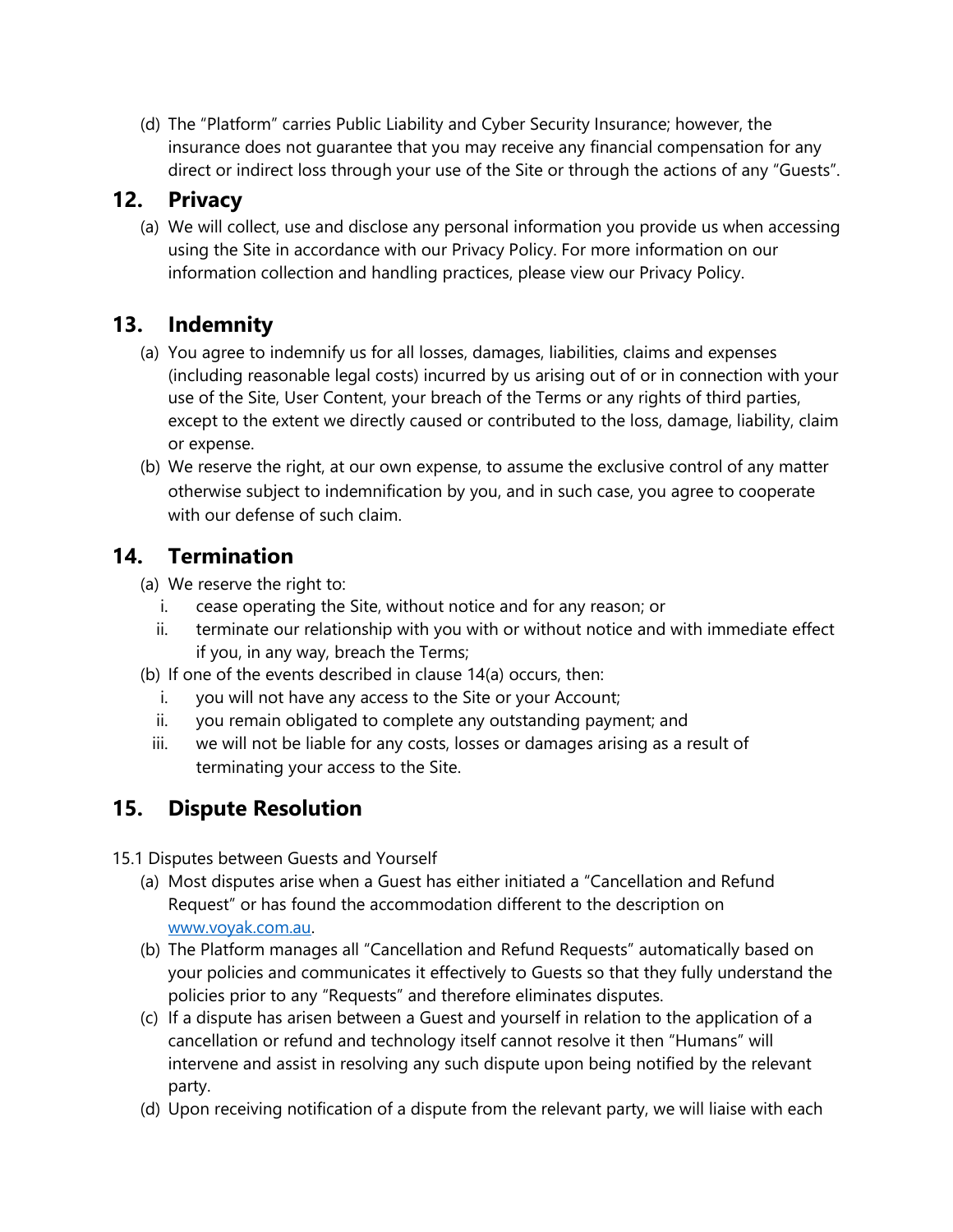of the parties and attempt to facilitate a resolution. Each party to the dispute must cooperate and take all reasonable steps necessary to resolve the dispute.

- (e) In circumstances where we reasonably believe that a dispute has not been or will not be resolved by either party despite any intervention or facilitation by us, we will make a ruling on the dispute. That dispute will be binding for all parties, and by agreeing to these terms each Guest and Provider agrees that it will accept any ruling by us as final resolution of the dispute. Any failure to comply with a ruling made by us under this clause [0](#page-5-0) will constitute a breach of these terms and is cause for termination of the Agreement.
- 15.2 Disputes between Users and us
	- (a) If a dispute arises out of or relates to these Terms as between us and a User, either party may not commence legal proceedings (except proceedings seeking interlocutory relief) in respect of a dispute arising out of these Terms ("Dispute") unless it has complied with this clause 15.2. A party claiming that a Dispute has arisen must notify the other party to the Dispute giving details of the Dispute.
	- (b) During the 15-Business Day period after notice is given (or any longer period agreed in writing by the parties to the Dispute) ("Initial Period") each party to the Dispute ("Disputant") must cooperate and take all reasonable steps necessary to resolve the Dispute.
	- (c) Mediation:
		- i. If the Disputants are unable to resolve the Dispute within the Initial Period, each Disputant agrees that the Dispute must be referred for mediation to a mediator agreed on by the Disputant.
		- ii. If the Disputants are unable to agree on a mediator within 7 days after the end of the Initial Period, then the parties must submit the dispute for mediation through the Law Society of Victoria and have the President of that Law Society appoint a Mediator and set the matter for mediation.
		- iii. The role of the mediator is to assist in negotiating a resolution of the Dispute. A mediator may not make a decision that is binding on a Disputant unless that Disputant has so agreed in writing.
		- iv. Each Disputant must pay its own costs of complying with this clause 16.2(c). The Disputants must pay equally the costs of any mediator engaged.
		- v. The mediation will be held in Victoria, Australia.
	- (d) After the Initial Period, a Disputant that has complied with this section may terminate the dispute resolution process by giving notice to each other Disputant. A party to a Dispute will only be entitled to pursue other remedies available to it at law or otherwise, if the parties have failed to resolve the dispute within 30 Business Days after commencement of dispute resolution.
	- (e) All communications concerning negotiations made by the Disputants in connection with this dispute resolution clause are confidential and to the extent possible, must be treated as "without prejudice" negotiations for the purpose of applicable law of evidence.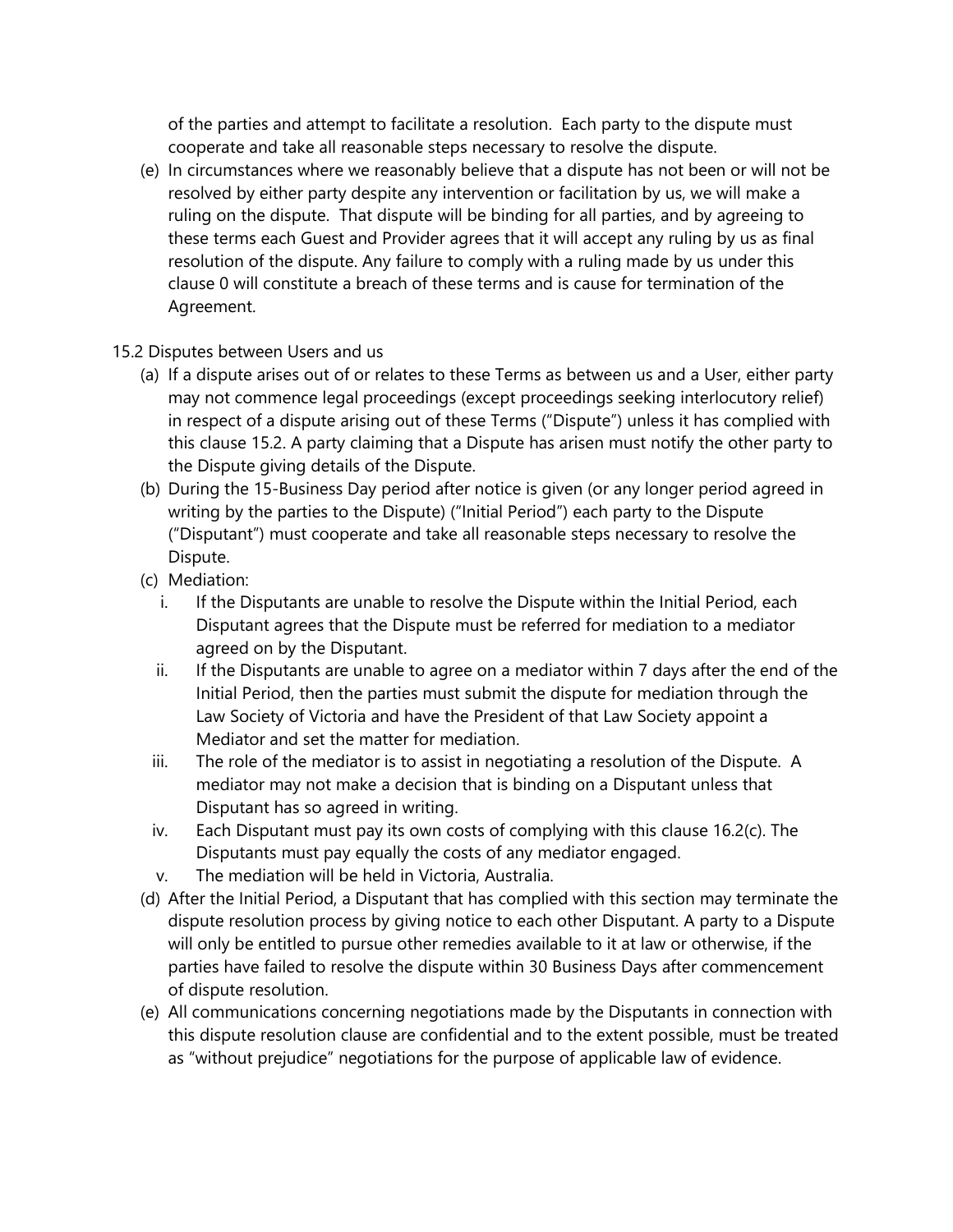# **16. Accommodation Description**

- (a) False or misleading descriptions of Accommodations is not tolerated on Voyak<sup>®</sup>.
- (b) Only true and correct Room and Accommodation Descriptions shall be uploaded on the Platform.
- (c) If, we through "Ratings and Reviews" or directly through "Guests" receive information that the accommodation descriptions are different to that "Booked" for more than 3 times, we under these "Terms" will investigate and may terminate your account on premise of providing false information.

#### **17. No Waiver**

(a) No waiver of rights under these Terms shall constitute a subsequent waiver of this or any other right under this agreement. Any failure on our part to enforce any right or provision of these Terms will not constitute a waiver of future enforcement of that right or provision.

#### **18. Severability**

(a) If any provision of our Terms is unenforceable or invalid, it will be ineffective to the extent it is unenforceable or invalid and will not affect the enforceability or validity of the remaining provisions.

#### **19. Law and Jurisdiction**

(a) These Terms are governed by and construed in accordance with the laws of Victoria, Australia. You submit to the non-exclusive jurisdiction of the Courts of Victoria and Courts of Appeal from them for determining any dispute concerning these Terms.

## **20. Feedback and Contact**

Your feedback is important to us and our community. We welcome and encourage you to provide feedback, reviews, comments and suggestions for improvements to the Site and our Service ("Feedback"). You may submit Feedback by contacting us at [support@voyak.com.au](mailto:support@voyak.com.au) or phone us on 07 3726 5090

**© 2020. ALL RIGHTS RESERVED Voyak**® **AFS Australia.** Terms last updated 03-August-20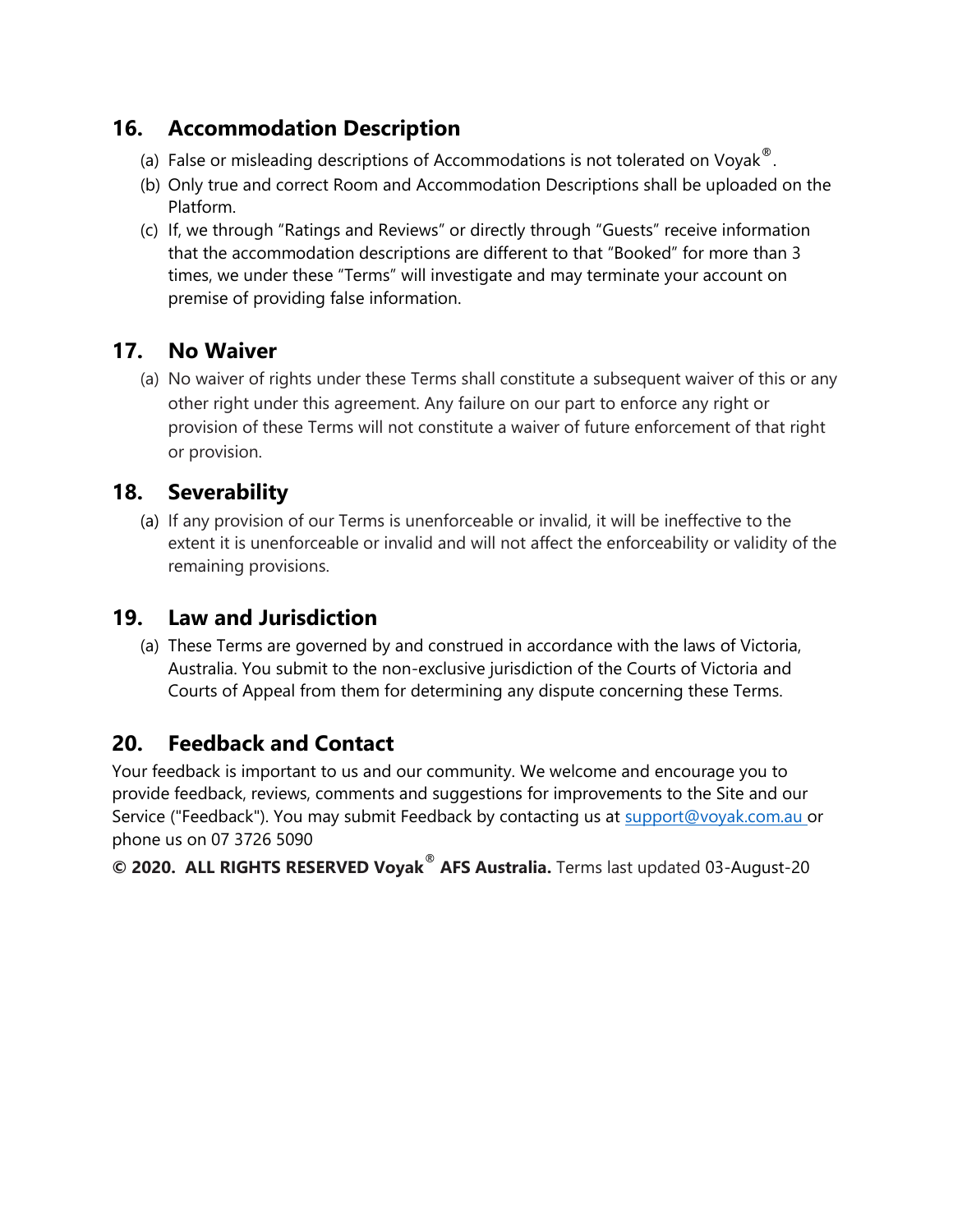# **Company Policies**

# **Privacy Policy**

#### **1. Overview**

- (a) Thank you for using [www.voyak.com.au](http://www.voyak.com.au/) . This Privacy Policy is a statement by Voyak<sup>®</sup> AFS (ABN 90 184 842 780) ("we", "us", "our") and our related bodies corporate.
- (b) Your privacy is important to us and we are committed to protecting your privacy in accordance with the *Privacy Act 1988* (Cth) (**Privacy Act**), which includes the Australian Privacy Principles (**APPs**) and any related privacy codes.
- (c) This Policy outlines how we collect, use, disclose and store your personal information. This Policy will also let you know how you can access that information. It applies to all personal information collected via our website [\(www.voyak.com.au\)](http://www.voyak.com.au/), mobile app and social media accounts (together, **Online Services**).

Please read this Policy carefully and contact us on 07 3726 5090 or email us at [support@voyak.com.au](mailto:support@voyak.com.au) if you have questions regarding this policy.

#### **2. Consent**

- (a) BY PROVIDING PERSONAL INFORMATION, YOU CONSENT TO US COLLECTING, USING, STORING AND DISCLOSING YOUR PERSONAL INFORMATION IN ACCORDANCE WITH THIS POLICY OR AS REQUIRED OR PERMITTED BY LAW.
- (b) You may refuse to give us your consent, and you may withdraw your consent, to some or all of the purposes in this Policy. However, if you do so:
	- i. we may not be able to provide our Online Services to you; and
	- ii. you may need to stop using our Online Services. IF YOU CONTINUE USING OUR ONLINE SERVICES, THEN WE WILL TREAT YOUR USE AS YOUR CONSENT TO US HANDLING YOUR PERSONAL INFORMATION IN ACCORDANCE WITH THIS POLICY.

# **3. What kinds of personal information do we collect and hold?**

- (a) The type of personal information we collect will depend on the circumstances of its collection and the nature of the dealings with us. This information may include:
	- i. your name, current and previous addresses, contact details, date of birth;
	- ii. payment and transactional information, such as credit card details;
	- iii. your preferences and opinion about types of products and/or services.
	- iv. your device ID, device type and information, geo-location information, computer and connection information, statistics on page views, traffic to and from the sites, ad data, Internet Protocol (IP) address and standard web log information;
	- v. information contained in any communications between you and us;
	- vi. any information about you that you provide through our Site or social media, including information you provide if you participate in a survey, promotion or competition.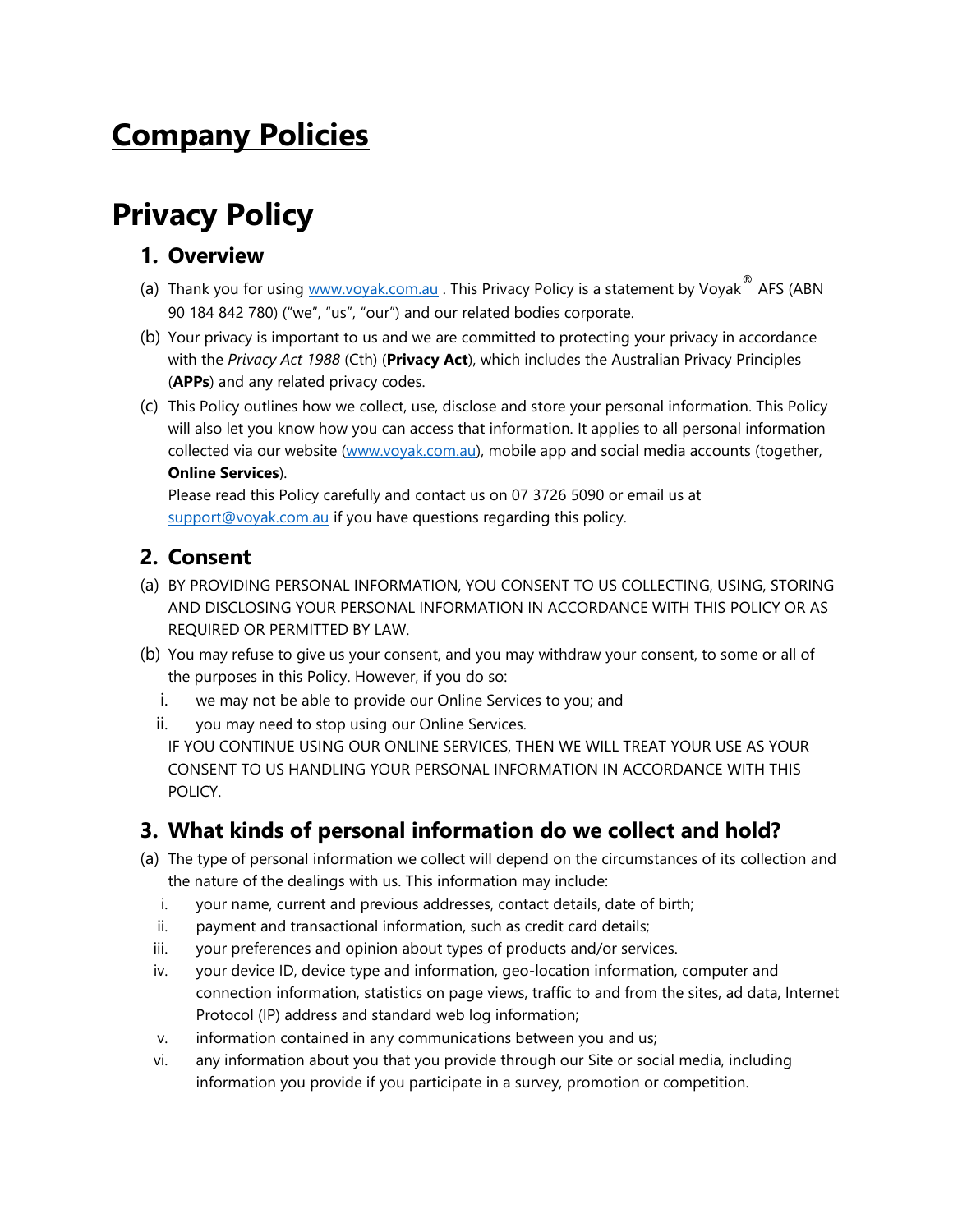This is not an exhaustive list.

#### **4. Why do we collect your personal information?**

- (a) We collect your personal information primarily to interact with you, to give you information about our products and services and provide you with our products and services.
- (b) Some ways we use your personal information are:
	- i. to interact with you;
	- ii. to provide you with our products and services, including accepting and processing your bookings and providing refunds or discounts;
	- iii. to give you information about our products and services;
	- iv. to develop consumer insights so we can better understand your preferences and interests, personalise your experience and enhance the products and/or services you receive;
	- v. to perform administrative and operational functions;
	- vi. to comply with any legal requirements; and
	- vii. for any other purpose for which you give your consent.

#### **5. How we collect your personal information?**

#### **5.1 You provide it to us**

We collect personal information directly from you when you:

- (a) use our Online Services;
- (b) set up an account with us;
- (c) share personal information with us via our Site, app, or social media;
- (d) communicate with us;
- (e) participate in one of our surveys, promotions or competitions;
- (f) interact with our Site, app, or social media and advertising; and
- (g) make a booking to use one of our products or services.

#### **5.2 We collect it**

We also use cookies to collect personal information when you use our Site. We explain our use of cookies, below.

- (a) Cookies are small data files transferred onto computers or devices by websites.
- (b) When you use or access our Site, we may collect information by sending and storing cookies from our Site to your device.
- (c) Cookies tell us when you visit our Site, which pages you visit and the information you download. They also remember your details and preferences so you can easily continue your browsing session when you return to our Site.
- (d) If you do not want to activate cookies, you can opt-out of receiving them by amending the settings of your internet browser, however, you may find that some parts of our Site will have limited functionality and personalisation if you do so.

#### **5.3 We collect it from third parties**

We may also collect your personal information from third parties including: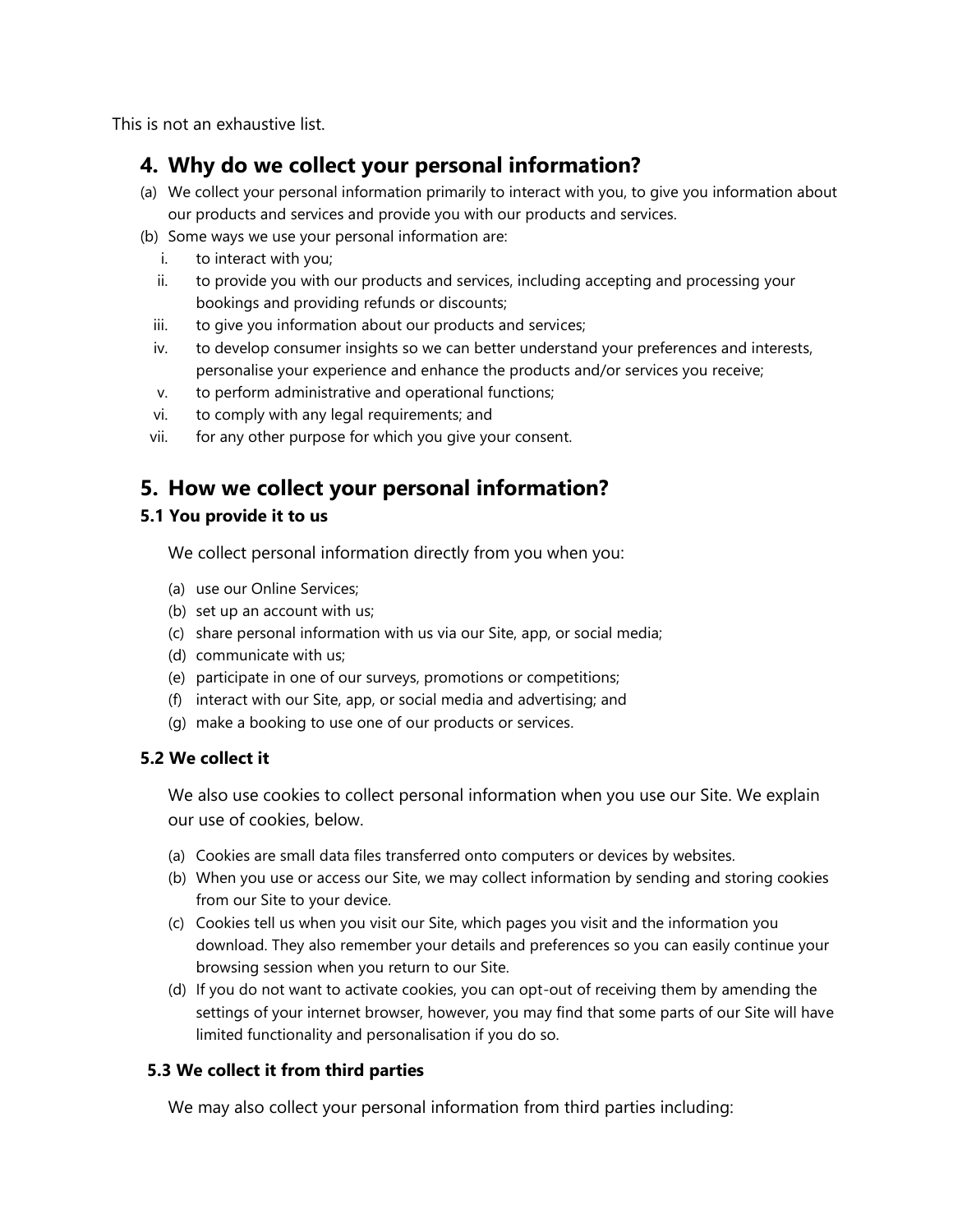- (a) service providers;
- (b) credit reporting bodies;
- (c) marketing companies;
- (d) referrals who may have referred you to us; and organisations with whom we have an agreement to share information for marketing purposes.

## **6. Disclosing your personal information**

- (a) We may disclose your personal information to these third parties:
	- i. to our related entities and all employees of those entities;
	- ii. to our business or commercial partners, including the owners or operators of any app or platform for which you have subscribed through us or in connection with us;
	- iii. to our professional advisers, dealers and agents;
	- iv. third parties and contractors who provide services to us, including customer enquiries and support services, debt-recover functions, information technology service providers, marketing, advertising and door-knocking services;
	- v. payment systems operators;
	- vi. our sponsors or promoters of any competition that we conduct; and
- vii. any third parties authorised by you to receive information held by us.
- (b) We may also disclose your personal information if we are required, authorised or permitted by law.
- (c) By providing us with your personal information, you consent to us disclosing your personal information to third parties located overseas and acknowledge APP 8.1 does not apply to any such disclosure.
- (d) You further acknowledge:
	- i. we are not responsible for the privacy practices of third parties located overseas; and
	- ii. we are not required to ensure do not have to ensure third parties located overseas handle your personal information in compliance with the Privacy Act and the APPs.

## **7. Using your personal information for direct marketing**

- (a) We or our business partners may use your personal information to contact you via phone, SMS, email or mail to promote and market our products and services.
- (b) By providing us with your personal information, you consent to us or our business partners contacting you for direct marketing purposes.

You can opt-out from being contacted by us or our business partners for direct marketing purposes by using the unsubscribe facility included in each direct marketing communication we send.

#### **8. Security**

- (a) We hold your personal information in electronic form, in secure databases that are owned and operated by our third-party service providers such as Google Cloud Platform for Cloud Computing (GCP) Services and Stripe for Payment Processing.
	- i. GCP has servers globally including Australia. Your data will be stored in Australian based Servers.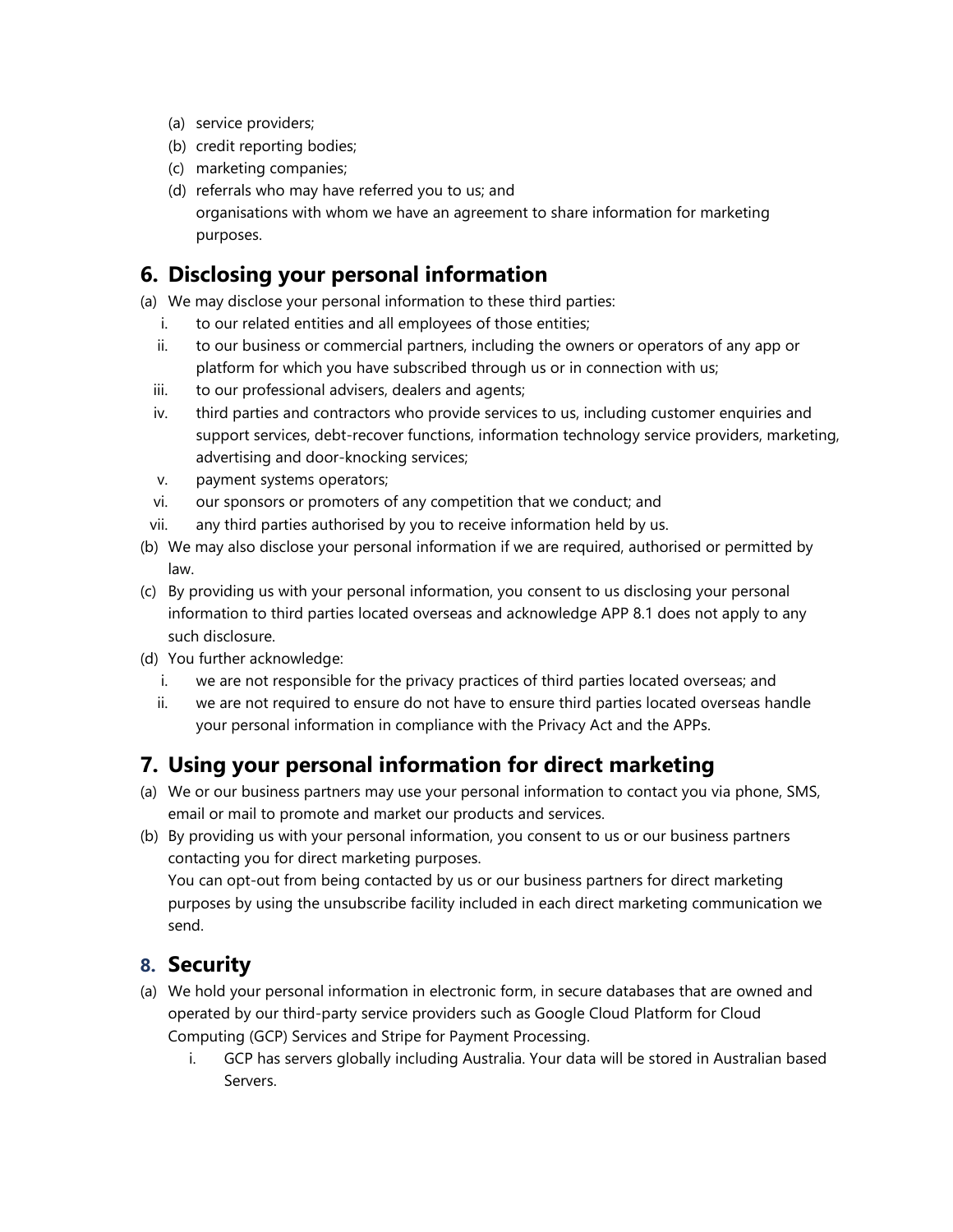- (b) You can read more on Google's Cloud Security features through their 'Trust & Security' section at [www.cloud.google.com/security](http://www.cloud.google.com/security)
- (c) You can read more on how Stripe manages Payment Security through 'Security at Stripe' section at [www.stripe.com/docs/security/stripe](http://www.stripe.com/docs/security/stripe)

While we take reasonable steps to ensure your personal information is protected from loss, misuse and unauthorised access, modification or disclosure, security measures over the internet can never be guaranteed. This means we cannot guarantee the security of your personal information. In the event of a data breach, we will comply with the required data breach reporting laws.

#### **9. Links to third party websites**

- (a) Our Online Services may contain links to websites, other apps and social media platforms operated by third parties.
- (b) Those links are provided for convenience and may not remain current or be maintained. Unless stated otherwise, we are not responsible for the privacy practices of, or any content on, those linked websites, and have no control over or rights in those linked websites. The privacy policies that apply to third parties' websites may differ substantially from this Policy, so we encourage you to read those privacy policies before using those websites.

#### **10. Accessing or correcting your personal information**

#### **10.1 Accessing your personal information**

- (a) If you would like to access your personal information, please contact us on 07 3726 5090 or email [\(support@voyak.com.au\)](mailto:support@voyak.com.au).
- (b) While we try to give you access to your personal information free of charge, we may charge you a reasonable fee to cover costs associated with:
	- i. searching for, locating and retrieving your personal information; and
	- ii. reproducing and sending you your personal information.
- (c) In certain circumstances, we may not be able to give you access to your personal information. In these circumstances, we will write to you to explain why we cannot comply with your request.
- (d) We will try to respond to your request for access within 14 days of receiving your request.

#### **10.2 Correcting your personal information**

- (a) We try to ensure any personal information we hold about you is accurate, up-to-date, complete and relevant; however, it is your responsibility to advise us of any changes to your personal information.
- (b) If you believe the personal information, we hold about you is inaccurate, out-of-date, incomplete, irrelevant or incorrect, please contact us on 07 3726 5090 or email [\(support@voyak.com.au](mailto:support@voyak.com.au) and we will take reasonable steps to ensure it is corrected.
- (c) We will try to respond to your request for correction within 14 days of receiving your request.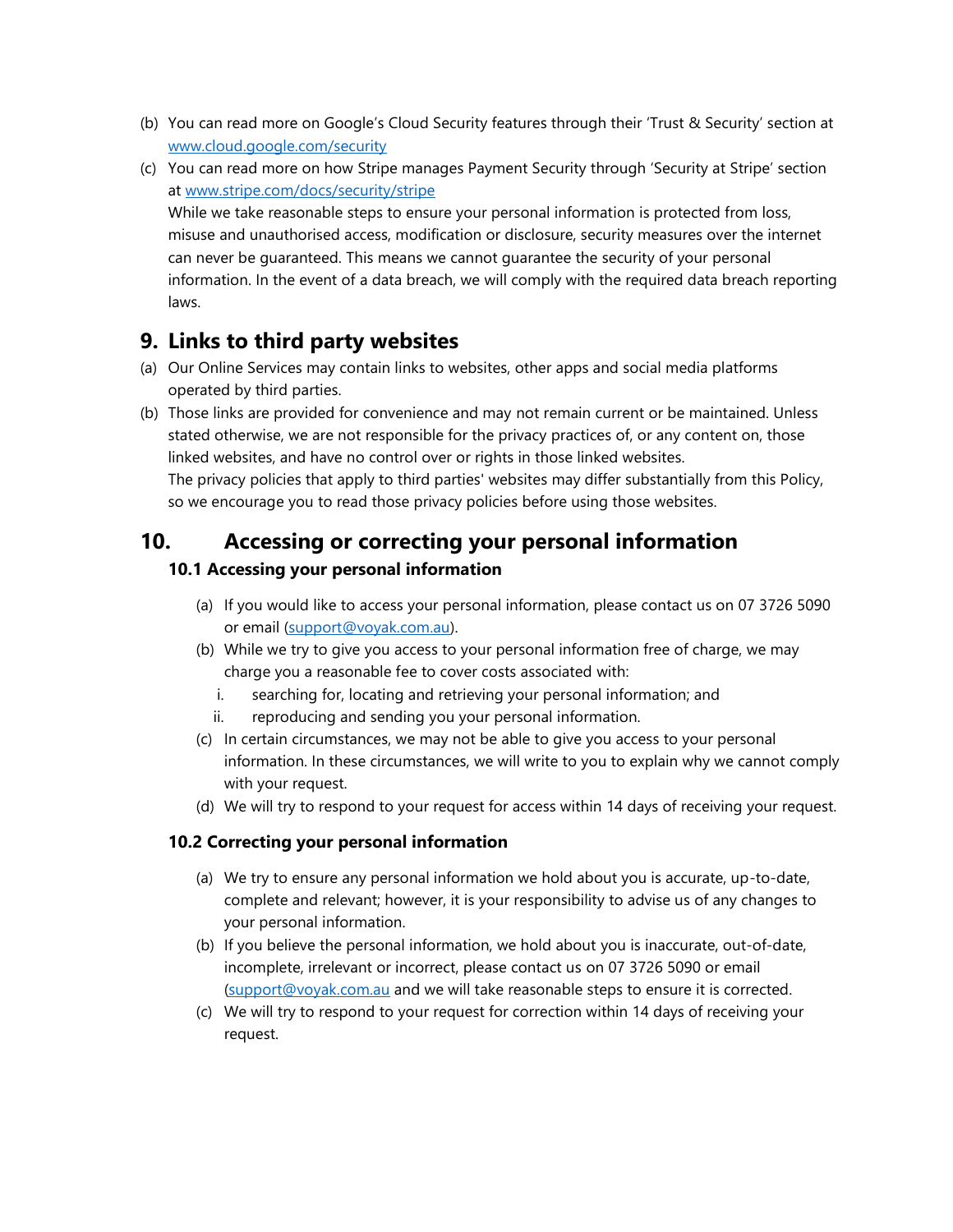# **11. Destroying or de-identifying personal information**

We destroy personal information when we no longer need it, unless we are otherwise required or authorised by law to retain the information.

# **12. Making a complaint**

- (a) If you believe your privacy has been breached or you have a complaint about our handling of your personal information, please contact us on 07 3726 5090 or email (support@voyak.com.au)
- (b) We take privacy complaints seriously. If you make a complaint, we will respond within a reasonable time to advise you of the person responsible for managing your complaint. We will try to resolve your complaint within 14 days. When this is not reasonably possible, we will contact you within that time to let you know how long we will take to resolve your complaint.
- (c) We will investigate your complaint and, where necessary, consult with third parties about your complaint. We will decide how to address your complaint and write to you to explain our decision.

If you are not satisfied with our decision, you can refer your complaint to the Office of the Australian Privacy Commissioner. Details about how to file a complaint can be found at [www.oaic.gov.au](http://www.oaic.gov.au/)

# **13. Changes**

- (a) We may, from time to time, amend this Policy, in whole or part, in our sole discretion.
- (b) Any changes to this Policy will be effective immediately upon the posting of the revised Policy on our Site.

Depending on the nature of the change, we may announce the change on our Site home page or by email (if we have your email address). However, in any event, by continuing to use the Online Services following any changes, you will be deemed to have agreed to such changes.

# **14. Feedback and Contact Details**

Your feedback is important to us and our community. We welcome and encourage you to provide feedback, reviews, comments and suggestions for improvements to the Site and our Service ("Feedback"). You may submit Feedback by contacting us at [support@voyak.com.au](mailto:support@voyak.com.au) or phone us on 07 3726 5090

**© 2020. ALL RIGHTS RESERVED Voyak**® **AFS Australia.** Terms last updated 03-August-20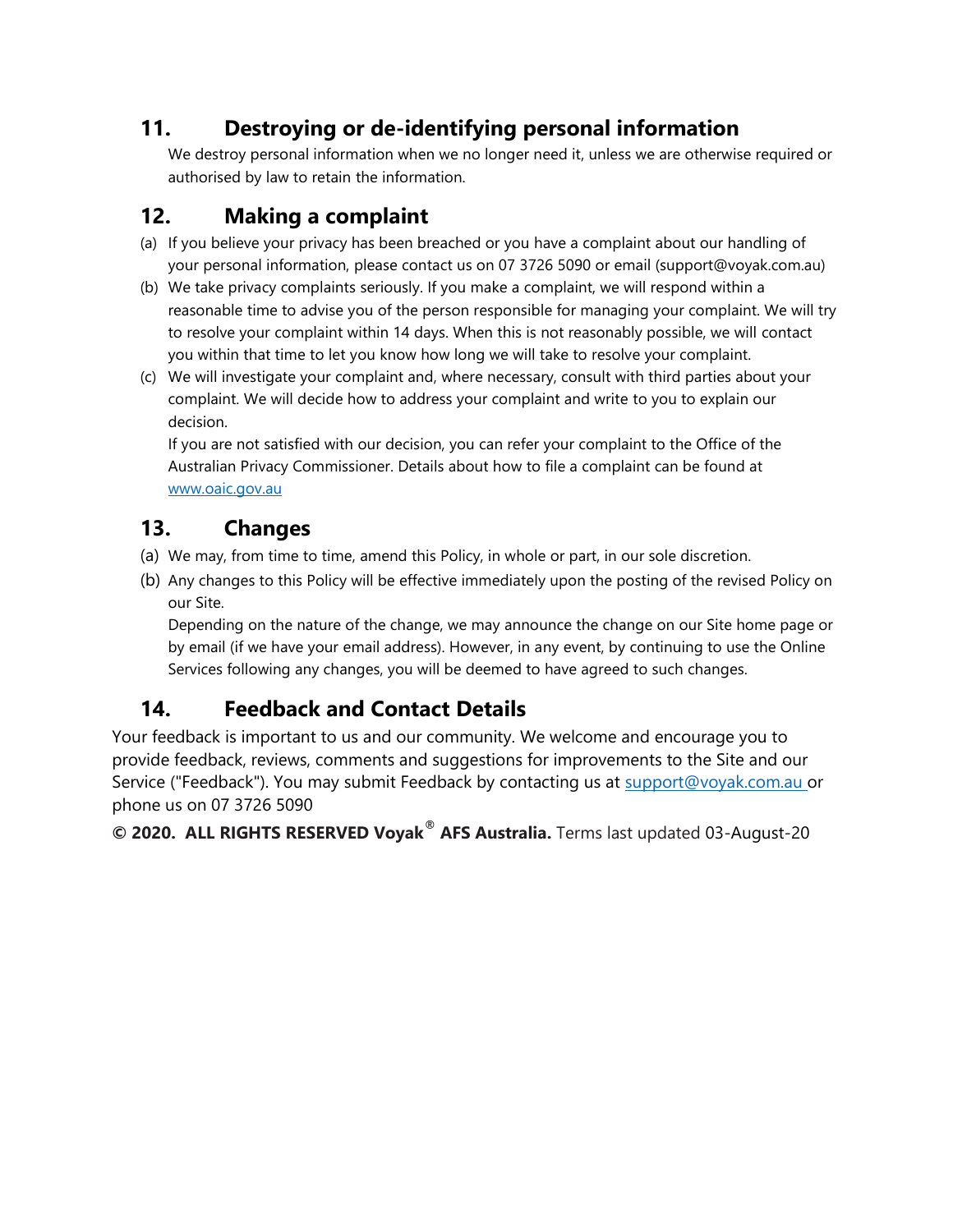# **COVID-19 Policy**

**TL; DR Version:** Please follow any Federal, State, Local advice on COVID-19 including nationally recognised advice on:

- 1. Social Distancing (1.5 meter apart from each other)
- 2. General Hygiene (including hand washing and sanitising)
- 3. Wearing a face mask where recommended or enforced by authorities

This is essential to limit the spread of COVID-19.

Finally, cooperate with COVID-Safe Plans as set by the Accommodation in which you're staying. All Accommodations are required by legislation to have appropriate COVID-Safe Plans in place.

#### **1. Introduction**

- (a) We all want to be able to travel without any restrictions. In-fact, travel works best when its unrestricted. However, with COVID-19, travel will not be same for a while and we will have to do our bit to limit the spread of COVID-19.
- (b) Voyak $^{\circ}$  therefore is strongly committed to ensuring, as far as is reasonably practicable, the health, safety and welfare of Guests and Accommodation Providers (AP's) in accordance with its duty of care and obligations under applicable State-based occupational health and safety legislation.
- (c) For the sake of clarity, we note that the World Health Organisation (WHO) declared in March 2020 that the coronavirus (COVID-19) was a pandemic.

#### **2. Purpose**

- (a) The purpose of this policy is to set out our approach to health and safety within the travel community in relation to the outbreak of COVID-19.
- (b) This policy uses the advice as set by Federal and State authorities. This policy will change as the advice from Federal and State Government changes.

## **3. Scope**

(a) This policy applies to all Guests and AP's who use Voyak $^{\circ}$  for accommodation related services.

## **4. Statement of Commitment and Role of Company**

Voyak® is committed to:

(a) following, partnering and consulting with third-party and government agencies in relation to COVID-19 to ensure the resolution of any occupational health, contact-tracing and safety issues; and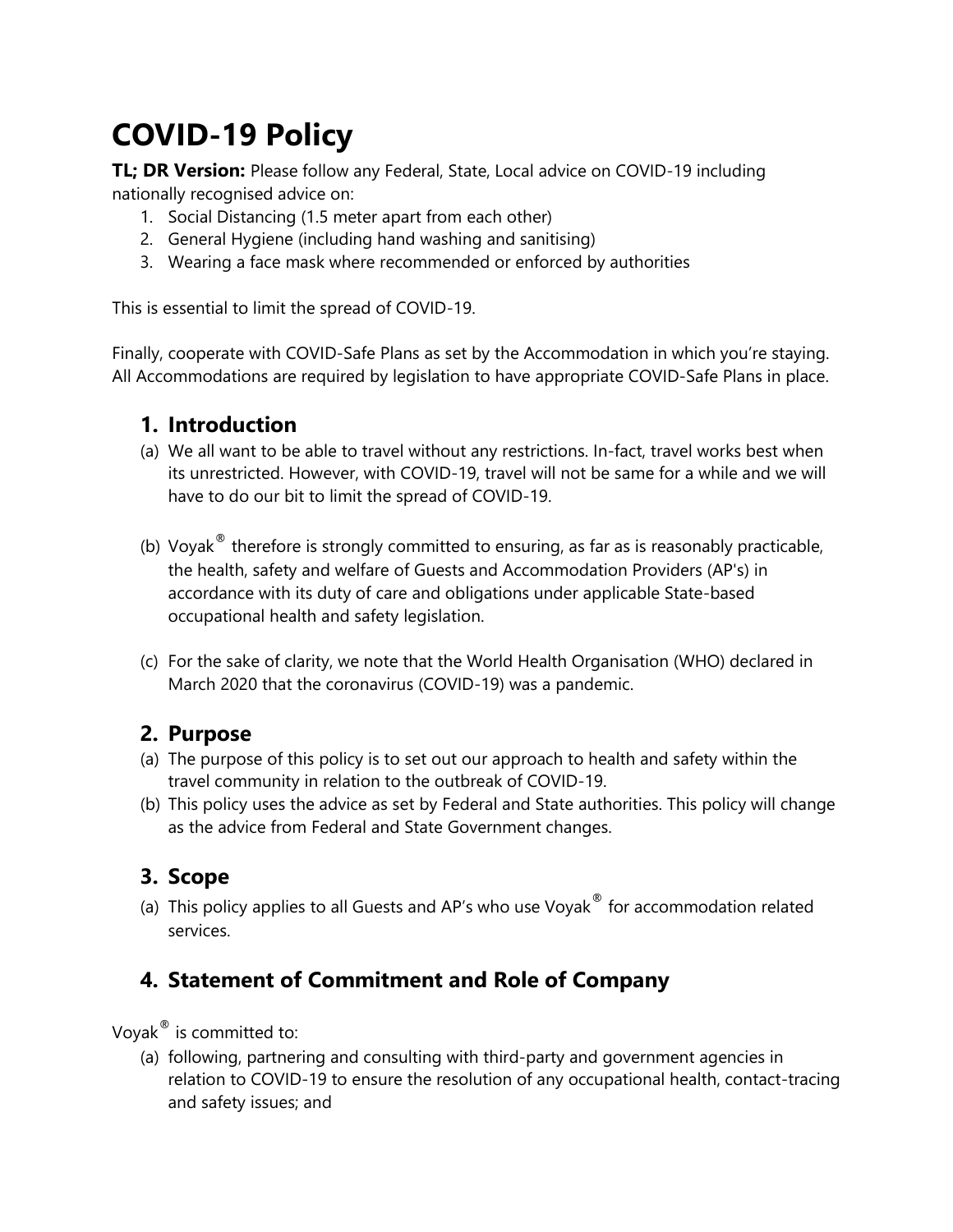- (b) slowing the spread of COVID-19 by disseminating information to Guests during a "Booking" and AP's
- (c) assisting Guests and AP's in queries they may have in relation to COVID-19

## **5. Dissemination of Policy**

(a) This Policy is made Public and is accessible to Guests and AP's using Voyak $^{\circledast}$  for any accommodation services.

# **6. Your Role**

- (a) As a Guest:
	- a. Follow Federal, State, Local and Accommodation specific advice on COVID-19 including nationally recognised advice on:
		- i. Social Distancing (1.5 meter apart from each other)
		- ii. Hand Washing (including santising with an alcohol based sanitiser)
		- iii. And specific advice on wearing a face mask as required by some States
- (b) As an AP:
	- a. Set out a COVID-Safe Plans as required by State and Local Governments in your Accommodation and ensure that that you communicate this effectively to the Guest upon arrival.
	- b. Ensure that Hand Sanitisation Stations are installed at Reception so that Guests upon arrival can sanitise their hands.

## **7. Review**

- (a) This document will be reviewed annually or more frequently, if required, by Voyak $^{\circledast}$  in consultation with AP's and third-party agencies to ensure continued compliance with occupational health and safety legislation in relation to COVID-19.
- (b) Please forward your questions / queries to [support@voyak.com.au](mailto:support@voyak.com.au) or call us on 07 3096 5090.

Policy Last Updated – 03-August-2020